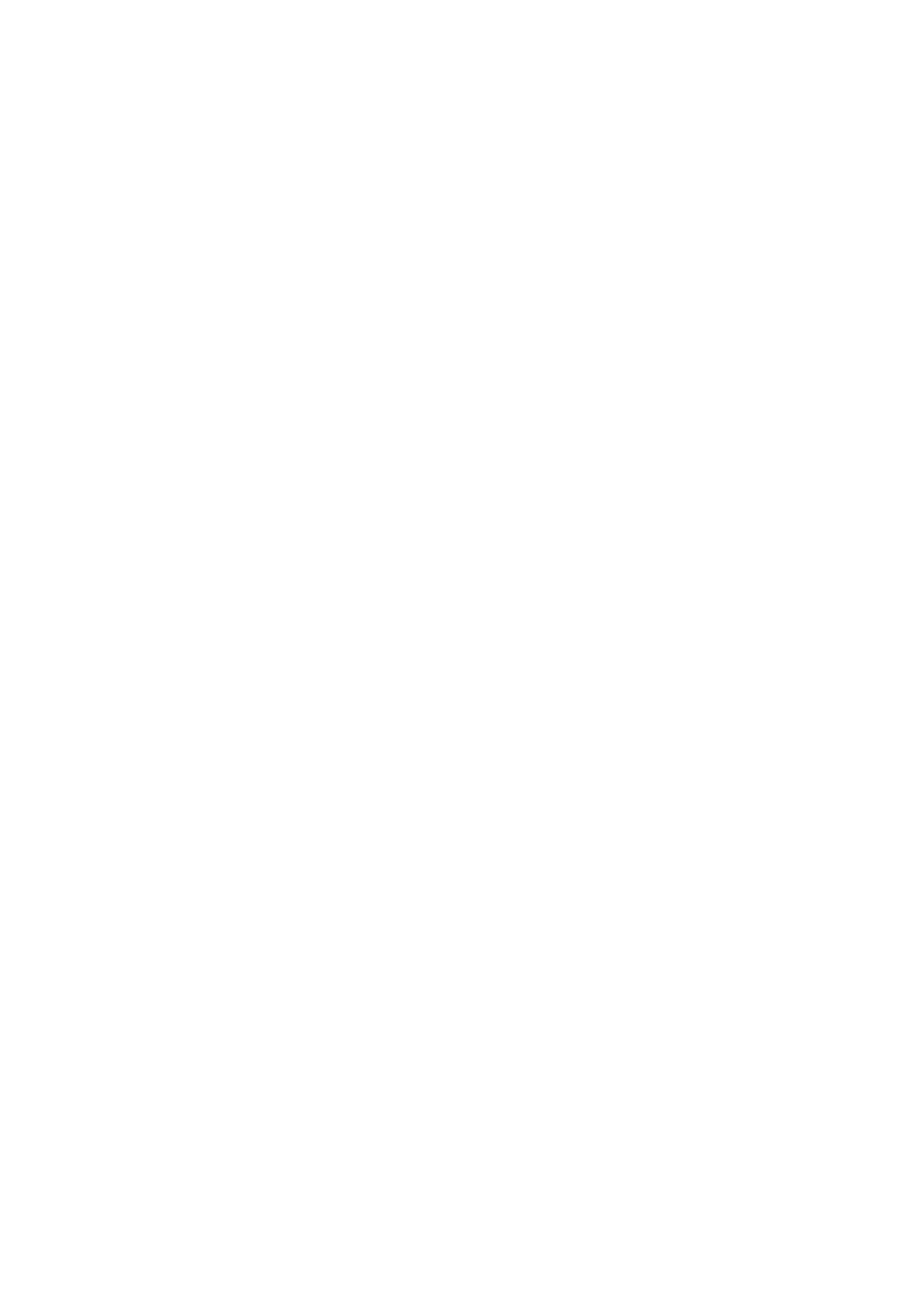# *Welcome to the Humanising Care, Health and Wellbeing conference.*

*This is our fourth conference and we are growing year by year. We had such a wonderful response from our two day conference last year and I am really looking forward to seeing how we take things forward this year.* 

*We invited external presenters for the first time last year and the message we received was that we need to spread the word! This year we have contributions from a larger number of Universities and from outside the UK. It is wonderful to see that we have attracted such high quality contributions.* 

# *In this booklet abstracts are presented in alphabetical order by the surname of the corresponding author*

*At this conference we share and celebrate work in education, practice and research, all of which are equally valued.* 

*Although the presenters are speaking about different clinical, social, and educational areas I am sure you will find resonance with your own interests because what we all share is a commitment to work and understanding where the lifeworld, subjective experience and Being Human are privileged.* 

*These two days will provide a space to share, reflect, learn, laugh and celebrate.* 

*Have a wonderful time at the conference !*

*Caroline Ellis-Hill On behalf of the conference committee*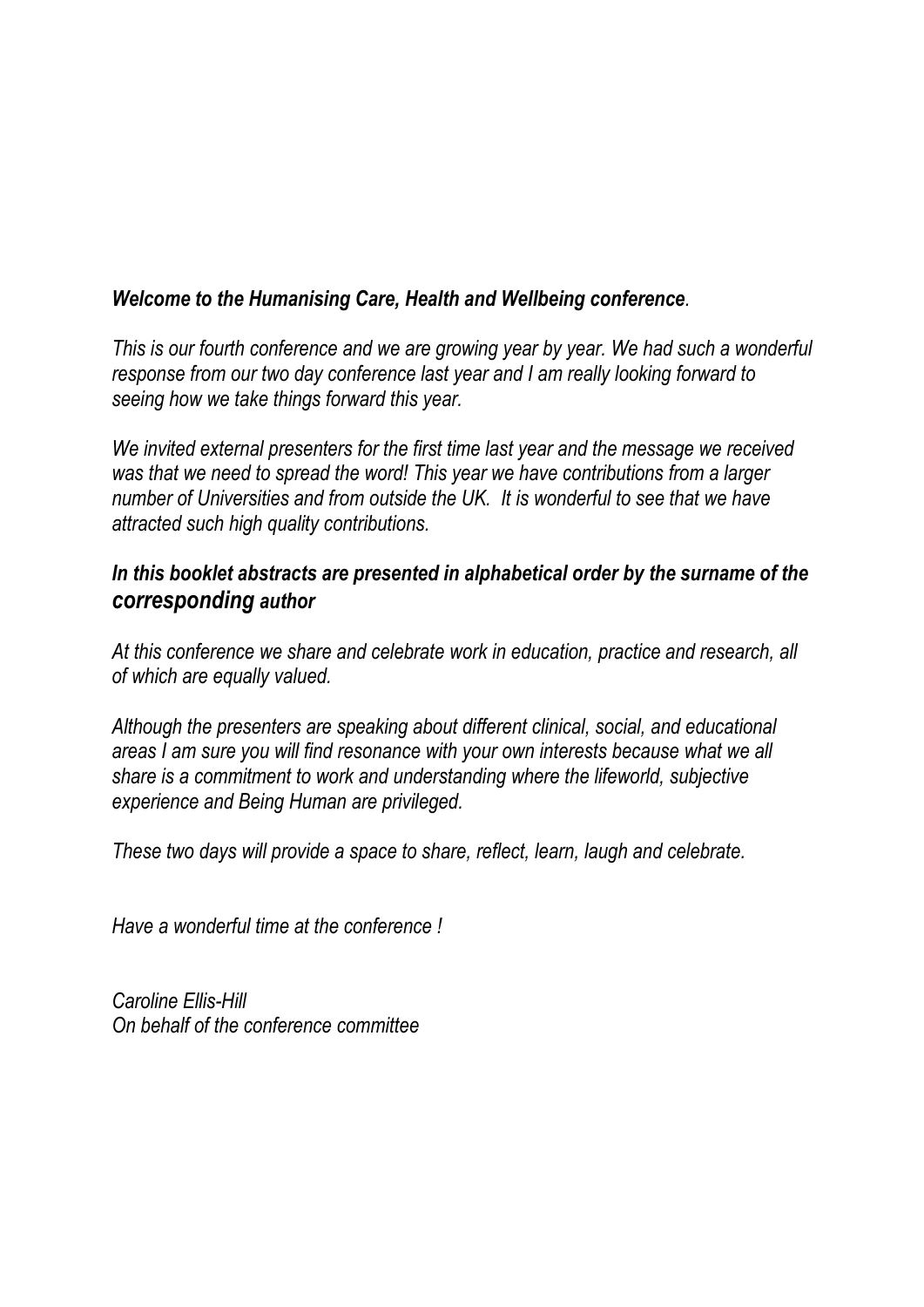**The humanizing and dehumanizing effects of the research ethics process: an auto ethnographic reflection by a panel chair.**

**Dr Sean Beer,** Senior Academic in the Faculty of Management, Department of Tourism and Hospitality, Bournemouth University

Corresponding author: Sean Beer [sbeer@bournemouth.ac.uk](mailto:sbeer@bournemouth.ac.uk)

#### **Background**

All Bournemouth University research is required to undergo a process of ethical reflection, the formal part of this process may involve deliberation by a research ethics panel. I have been a panel chair for more than four years.

### **Aim**

To reflect, using an auto ethnographic approach, on my experiences as a research ethics panel chair **Method**

According to Holman Jones *et al* (2013, p. 22) auto ethnography is, "the use of personal experience to examine and/or critique cultural experience." They go on to say that the purpose of autoethnography is to disrupt the norms of research practice and representation; to work from insider knowledge; to manoeuvre through pain, confusion, anger and uncertainty and make life better; and to break silence, (re) claiming voice and writing to right. But why would a panel chair be thinking in this way, after all panel chairs are the ones in a position of power.

# **Findings**

I find that the ethics review processes hold disparate humanizing forces. I think that ethical reflection is central to the research process and that it is not unreasonable that professional researchers should be able to, and be required to, explain the ethical basis of their work. Researchers use public resources and in many cases 'take from their unrewarded participants' time and experience. For me this is a humanizing process. However many researchers seem to find the process by which they are held accountable to be dehumanizing. In my position as chair I have experienced distain, sarcasm and at times aggression from some researchers though I am at a loss to work out why they feel the system is so dehumanising that it warrants this reaction; possibley it is a symptom of something else.

#### **Conclusion**

I understand that there are two sides to every story (probably more), but all is not necessarily how it first appears.

#### *References*

Holman Jones, S., Adams, T. E. and Ellis, C., 2016. Coming to know autoethnography is more than a method. In: S. H. Jones, T. E. Adams and C. Ellis (Eds.), *Handbook of autoethnography* (pp. 17-48). Abingdon: Routledge.

**Seeing the Person not the Diagnosis – a humanised approach to dementia care through simulation-based education**

**Dr Michele Board** Dr Laura Phillips(ARUK); Rebecca Mitchell and Professor Jane Murphy, FHSS, Bournemouth University

Corresponding author: Michele Board mboard@bournemouth.ac.uk

#### **Background**

Worldwide the numbers of those with dementia is increasing and nurses will be caring for people with dementia and their families in all care settings. The importance of seeing the person not the diagnosis is key if humanised, person centred care is to be achieved. Yet in clinical practice staff can find caring for people with dementia emotionally demanding which is exacerbated by a lack of understanding of dementia (Heaslip and Board 2012).

### **Aim**

This paper will provide examples of how simulated learning has been used in undergraduate nurse education, to provide learners with an opportunity to understand the lived experience of dementia.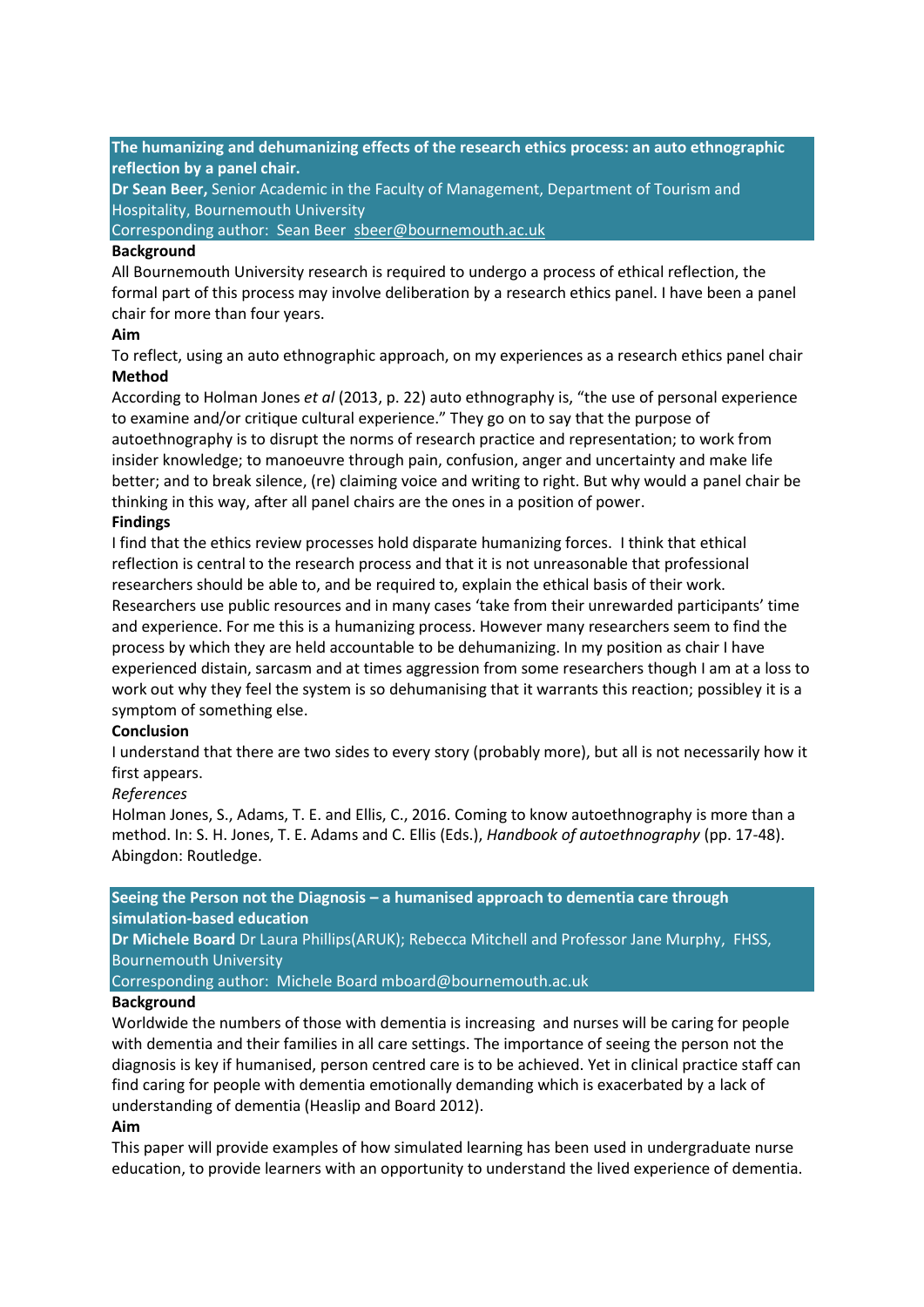Simulation-based education in health care settings provides a safe space for students to replicate real world situations, practicing core skills whilst protecting patients from unnecessary risks. Simulated learning can be delivered through a wide spectrum of activities including video, vignettes, role playing, body manikins, virtual reality and augmented reality (ASPiH and HEE, 2016). In this paper examples of using one of these approaches in an HEI setting to large groups of undergraduate students (n=400) will be shared emphasising the challenges and outcomes of this approach. I will share some work we are doing with Alzheimer's Research UK evaluating their A Walk Through Dementia (AWTD) App which is a 3D film developed with people with dementia to help others understand the lived experience of dementia. This paper will present the undergraduate's perspectives of the AWTD app and how it has influenced their practice and see the person beyond the diagnosis.

# *References*

ASPiH and HEE, 2016. 'Standards Framework and Guidance on Simulation-Based Education in Healthcare'

https://worldspanmedia.s3.amazonaws.com/media/aspihdjango/uploads/documents/standardsconsultation/standards-framework.pdf Accessed 30/8/2017

Heaslip,V., Board, M., 2012.'The impact of staff vulnerability; does nurses' vulnerability affect their ability to care?' British Journal of Nursing. 21 (15).

**Beyond participatory methods – qualitative research using an ethics of care Dr Tula Brannelly**, Lecturer, FHSS, Bournemouth University Corresponding author: Tula Brannelly [pbrannelly@bournemouth.ac.uk](mailto:pbrannelly@bournemouth.ac.uk)

#### **Background**

Ethics of care has gained increasing attention across many disciplines since its first iteration as Gilligan's difference between care and justice. In this presentation, the way that ethics of care can affect research is outlined, as a response to the challenges of coproduction and participatory approaches.

#### **Aim**

Drawing on research in partnership with Maori in Aotearoa New Zealand, and with mental health service users, this presentation discusses a research manifesto that addresses common frustrations in undertaking research. Grounded in a wish to avoid colonising practices, the integrity of care can guide research practices that work in solidarity with marginalised groups.

From its inception, the ethics of care has theoretically developed and been applied in various ways, but as yet to research practices. Tronto (1993 and 2013) offered a broad definition of care that (paraphrasing) covers most organic life and refers to the activities that repair and maintain our world in its life sustaining web. Tronto's ethic of care has two prongs; whereby marginalisation and inequality are recognised and acknowledged and action is taken to ameliorate injustices. The integrity of care includes five aspects that enable careful practices; they are attentiveness – caring about, responsibility – caring for, competence – taking care of, responsiveness – receiving care, and solidarity – caring with. These aspects of care can guide and critique practices of any kind, here considered in relation to research practices. Participants in this conference will be asked to consider their own experiences of careful research and challenges to working in partnership with marginalised groups and what care work is necessary for research that upholds the aspirations of marginalised groups.

#### *References*

Tronto JC. (1993), *Moral Boundaries, a political argument for an ethic of care*, New York University Press, New York.

Tronto JC. (2013), *Caring Democracy*, New York University Press, New York.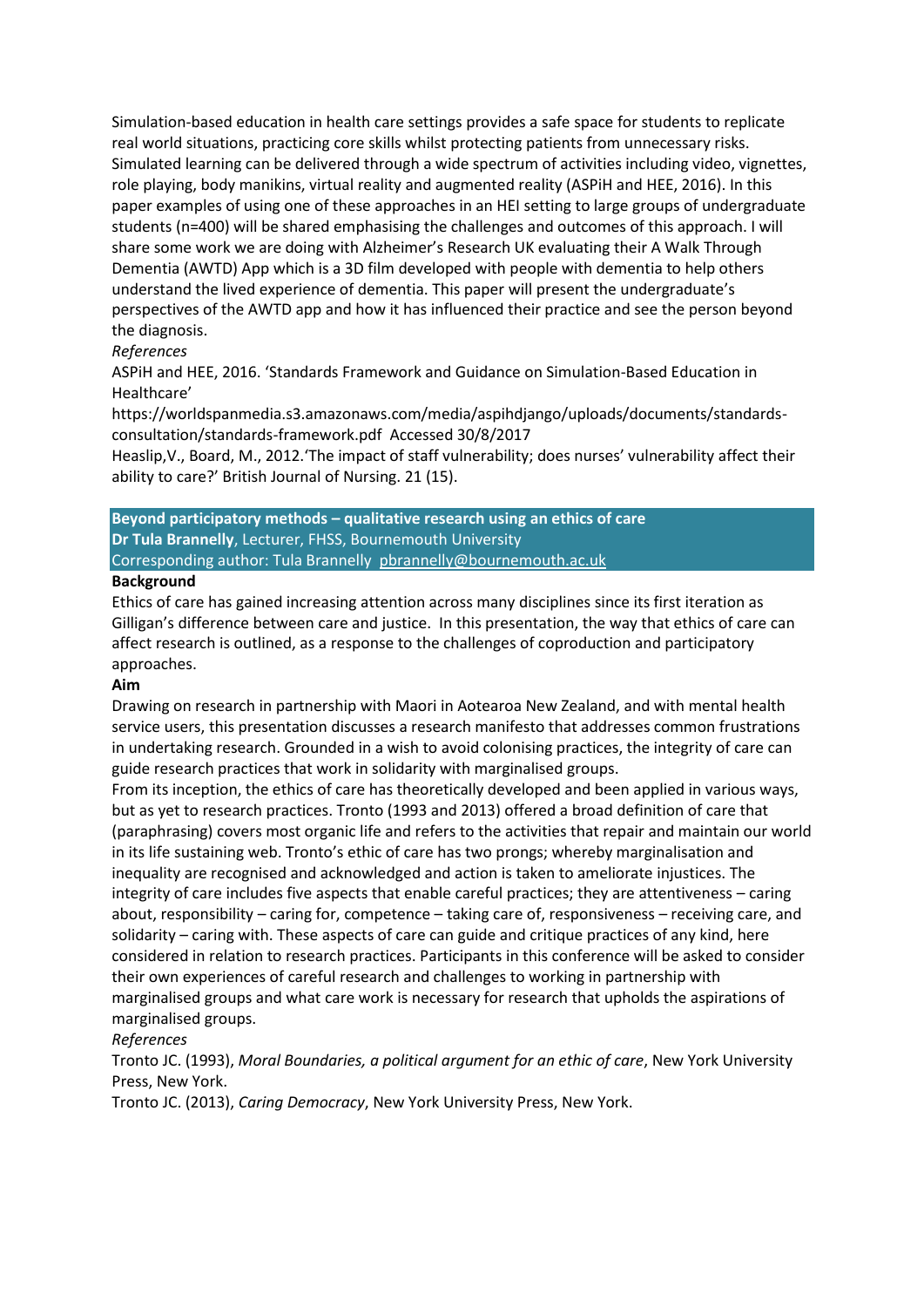Scheduled care – as a way of caring. A phenomenological study of being cared for when suffering from alcohol use disorders.

Hanne Morkenborg Bové <sup>1,2</sup>. Dr Marianne Lisby, Associate professor<sup>1</sup>, Dr Annelise Norlyk, Associate professor <sup>1</sup>Research Center for Emergency Medicine, Aarhus University Hospital, Institute of Clinical Medicine, Health, Aarhus University, <sup>2</sup> Section for Nursing, Department of Public Health Aarhus University, Denmark

Corresponding author: Hanne Morkenborg Bové HANBOV@rm.dk

#### **Background**

Excessive alcohol use is health damaging and is identified as one of the major avoidable risk factors. Alcohol use disorders are classified among the most harmful, debilitating disease categories and patients are frequent visitors in the emergency departments. Further, patients suffering from alcohol use disorders are often characterized by complex problems and health pictures spawned by chaotic lifestyles. However, the experience of a hospitalization from patients' perspective is poorly documented.

#### **Aim**

The aim of this study was to elucidate the lived experience of how patients with alcohol use disorders experience being cared for when admitted to acute medical units.

#### **Method**

The data set consists of 15 in-depth interviews with patients suffering from alcohol use disorders admitted to an acute medical unit. A purposive sampling strategy was used and the interviews were conducted as open dialogues with an open ended-approach.

#### **Findings**

Being cared for when hospitalized was experienced as a two-staged process that changed throughout the hospitalization from an experience of scheduled care experienced as caring to an experience of scheduled care experienced as non-caring. Four constituents further described the variable experiences: being in a safe haven, sharing a tacit but mutual goal, being in a chaotic space, and being on your own.

#### **Conclusion**

The study showed that patients suffering from alcohol use disorders call for an intentional and distinctive attentiveness and authentic presence from the carers throughout their hospitalization. Being met in an authentic presence by carers was a powerful tool that helped ease the hospitalization as a transfer of attention within the patients was noticed and responded to in the care provided.

#### **Wolf Medicine**

#### **Dr Kim Brown, Founder Director of Nature Therapy CIC**

Corresponding author: Kim Brown wolfmedicine@icloud.com

#### **Background**

Recent increases in drug related deaths, homelessness and suicide is a growing concern. Substance misuse impacts on every layer of life including the individual, family, friends and the wider community. It carries long term impacts for children of those abusing substances. We needed to understand the underlying evidence to achieve positive outcomes. Despite ongoing support being a determinant of continued recovery, outside of the 12 Step approach there are limited options. Cultivating roots and connections is an essential element of ensuring each day in recovery is a successful experience. Our nature therapy work with ex veterans helped us understand their needs. This included their relationship with substances and challenges with sensory processing. **Method**

# With the help of 23 Experts by Experience we started out to design a programme they would wish to be part of. Wolf Medicine was the result of this extensive work. Without their voices, insights and experiences, Wolf Medicine would not have been able to breathe life, success and meaning into the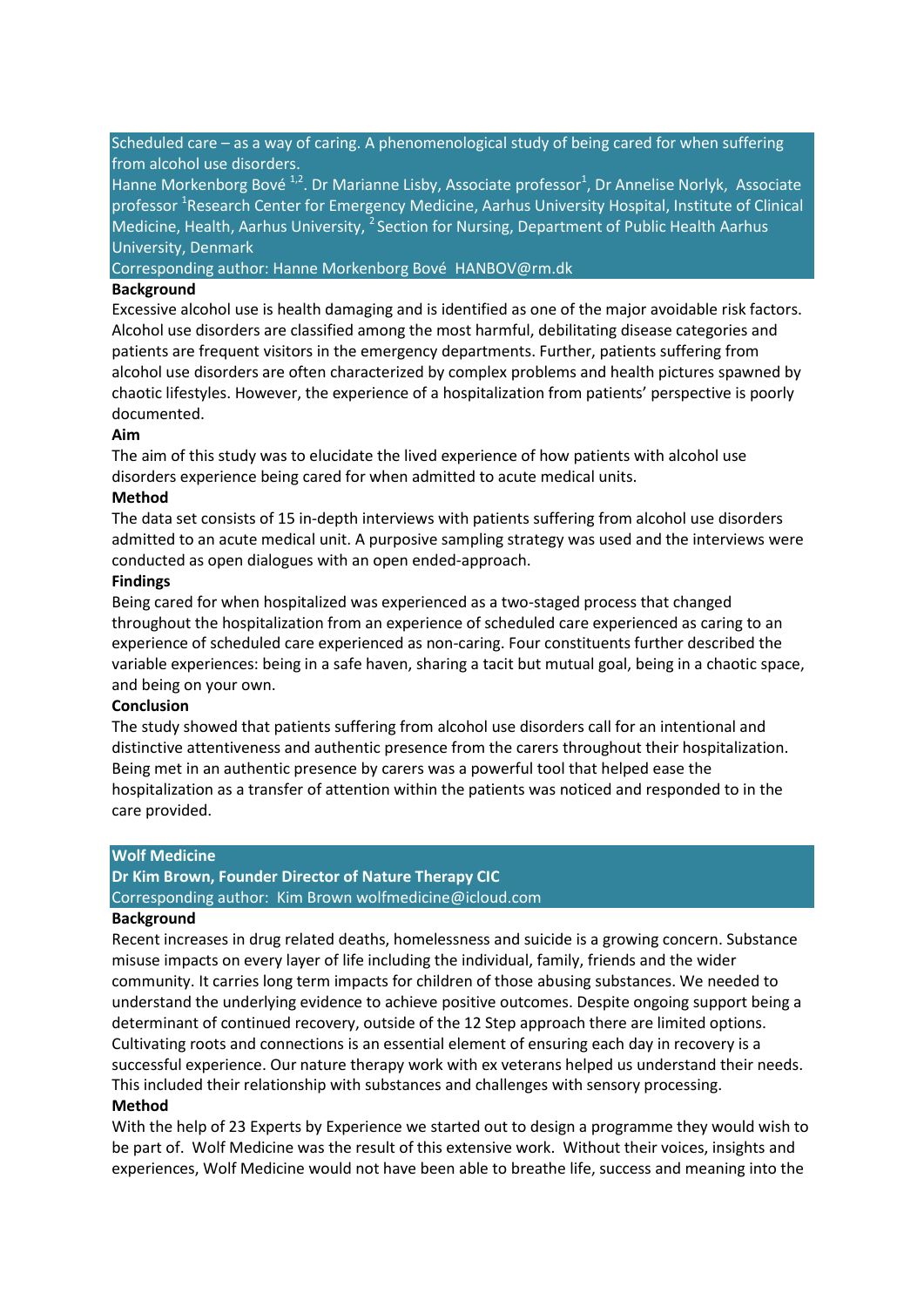experience of social recovery. Following piloting of the initial programme, we walked alongside 92 people in recovery. The aim was to determine effectiveness in involving wolves, horses and ancient knowledge in social recovery. We used a pre and post-test Likert scale applied immediately before and after the course and again at 2 months post participation. We used discourse analysis to deconstruct feedback received from participants.

#### **Findings**

Main findings included positive shifts in nine areas of recovery. A significant reduction in severe anxiety was maintained for up to two months post participation. A key insight was a change of paradigm from a belief recovery was impossible, to the ability to visualise a more positive future free of substances. The main insight was based on expressed feelings of a spiritual connection to the planet, self and others. Participants felt modern medicine does not address the whole person in terms of their spiritual way of being in the same way as Wolf Medicine.

#### **Kindness at Bournemouth University**

**Susanne Clarke**, Head of Service Excellence, Bournemouth University, UK Corresponding author: Susanne Clarke SClarke@bournemouth.ac.uk

#### **Overview**

Service Excellence is a key corporate objective for Bournemouth University (BU). We engender this, celebrate achievements and share practice by means of the annual BU Service Excellence Conference, which is attended by approximately 300 BU staff, in addition to a small number of invited guests.

We challenged ourselves to come up with a key concept/word that embodied Service Excellence and we were drawn towards Kindness. The official definition of kindness (generosity, friendliness and consideration) was used during a talk and presentation given by BU Head of Service Excellence, Susanne Clarke, to open the 2017 Service Excellence Conference. This definition of kindness is perfectly aligned with our BU Values and the BU reputation as a friendly campus. Launching a kindness initiative provided a "call to action" for our staff to be more mindful of seeking opportunities to be kind; where could we show even more consideration to others; be even friendlier and seek actions that were even more generous towards others?

Other activities followed to draw more attention to kindness across a number of themes:- Research – seeking out opportunities to collaborate across disciplines, research topics included; Kind Leadership; Kindness as a brand value, and Corporate Citizenship. A student research submission was successfully supported to develop a student/staff co-creation project.

Practice – running seminars to explore kindness, which included workshops to examine the Humanizing Framework (Todres et al 2009), as well as introducing concepts and ideas to promote the philosophy of human kindness through Ubuntu.

BU2025 – kindness has now been included as an action embedded with the BU Strategic plan. Other activity included a 'Random Acts of Kindness' week to support students living in halls of residence. Inviting the Antony Nolan Trust to run a campaign to encourage students to join the bone marrow donation programme.

#### **Realising potential through support and consciousness**

**Dr Jim Cowan** Independent researcher, Hon visiting Sen Research Fellow South Bank University Health and Social Care 2005-16,

Corresponding author: Jim Cowan Jimcowan3@gmail.com

#### **Background**

In my writing I am exploring people being able to better realise their potential, and Britain as a country being able to better realise its potential.

I am writing about that realising of potential for an individual in terms of the *support* around them. Support is central to humanising and building a society of true care. So although I am writing about potential, there is a substantial overlap (some might say total overlap) with humanising.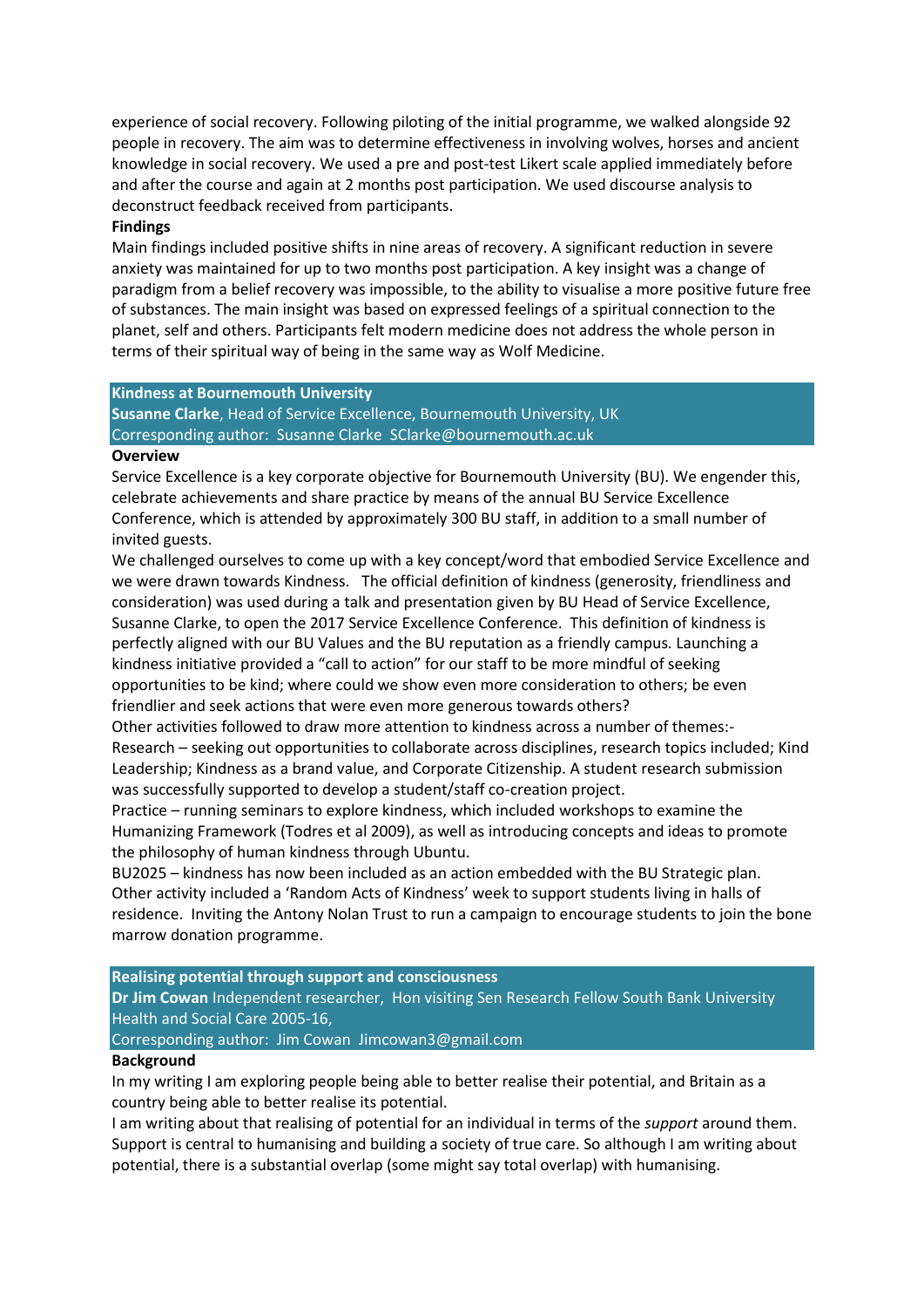In my writing I explore the notion of a living ecology of support for realising potential that is both *within* the individual and *surrounding* them.

There is also a powerful reflexivity in that this ecology can apply to individuals as *users or carers* of users of state or voluntary sector care/health services. But it can also apply to *practitioners.* The consciousness that drives the current mainstream of public services is about throughput, efficient use of increasingly scarce resources, volume of service, outcomes, targets, performance etc. This consciousness powerfully shapes the ecology of support possible through the work of practitioners. Humanising practitioners find themselves contesting this consciousness.

# **Aim**

In my presentation I want to

- 1) Clarify this ecology of support
- 2) Use Wilber`s four quadrants as a conceptual tool practitioners can use in contesting the mainstream consciousness and asking what consciousness is doing this contesting?

# **Supporting students to gain a sense of place during transitions by applying the tourist metaphor**

**Dr Camila Devis-Rozental** (DProf) Senior Lecturer in Learning Development, Bournemouth **University** 

# Corresponding author: Camila Deviz-Rozental [cdevisrozental@bournemouth.ac.uk](mailto:cdevisrozental@bournemouth.ac.uk)

# **Background**

Commencing undergraduate students unfamiliar to higher education environments may feel that their sense of place is lost, developing a feeling of dislocation (Todres et al. 2009). This may be related to physical environments, but it also accounts for a sudden loss in their sense of belonging, security, or continuity, especially to those away from home for the first time and having to manage life skills they may not have done before. With a raise in students mental health issues when starting university (Devis-Rozental 2018), it is vital that those involved in this transition support students to settle and thrive**.** 

# **Aim**

In order to help students develop a sense of place, I propose that within our induction we should see these students through the lens of the tourist metaphor (Devis-Rozental 2018). This metaphor sees students both home and international as tourists to our country (our university), using different currency (marking criteria), laws (policies and procedures), language (academic skills, technical vocabulary), guides (University staff , who does what?) geography (campus), customs (independent learning, teaching styles), time zone (timetable), welfare (wellbeing centre, additional learning), entertainment (clubs and societies) and more.

# **Conclusion**

By gaining this perspective we avoid presuming what students know, helping them in developing a sense of belonging improving their student experience and perhaps proactively protecting their mental wellbeing as they progress. This type of practice will further embed humanisation practices within higher education, supporting students in developing their sense of place, their personal journey, their insiderness and other dimensions within the humanisation framework. *References*

# Devis-Rozental, C., 2018*. Developing Socio-emotional in Higher Education Scholars.* London: Palgrave Macmillan (In print).

Todres, L., Galvin, K. T. and Holloway, I., 2009 The humanization of healthcare: A value framework for qualitative research. *International Journal of Qualitative Studies on Health and Well-being*, 4 (2), 68-77.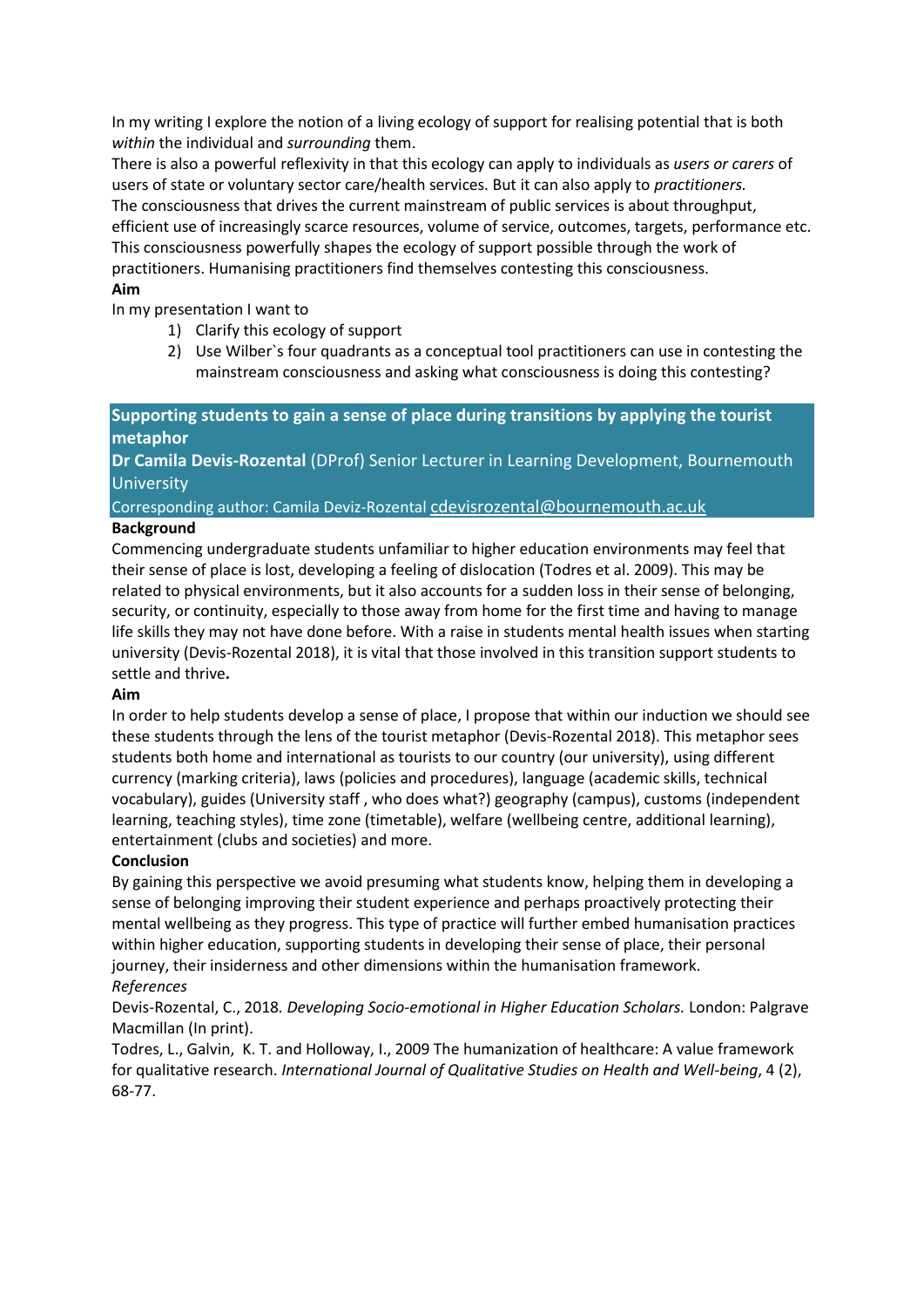**"It made me feel warm, seeing a person with the same heart as me" - an exploration of relational well-being on stroke units.**

**Clare Gordon**, PhD student Bournemouth University; Dr Caroline Ellis-Hill, Bournemouth University; Prof Belinda Dewar, University of West of Scotland; Prof Dame Caroline Watkins University of Central Lancashire

Corresponding author: Clare Gordon clare.gordon@rbch.nhs.uk

#### **Background**

Variations in the quality of care experiences in the NHS and stroke care are widely reported. At times services can become dehumanised and lacking care. There is some evidence around the delivery of humanising relationship-centred care in hospitals. However there is little evidence on its development in stroke services and, in particular, how the entire multidisciplinary team beyond nurses alone, can develop relationship-centred care together.

#### **Aim**

In this PhD study, the overall aim is to describe how people with stroke, their family and staff describe their valued relational care experiences, and the processes that can enhance relational approaches in practice.

#### **Method**

Using appreciative action research in two stroke units; data were collected using direct observations, discussion groups and semi structured interviews with 65 stroke unit staff, 17 patients with stroke, and seven family members in two NHS District General Hospitals. Data were analysed together with participants to co-construct understandings of their most valued care experiences. Further in-depth analysis was conducted by the authors to confirm the themes.

#### **Findings**

Participants described how through meaningful connections with each they felt comfortable, warm and at ease. Through understanding each other and not why they were there (i.e. their diagnosis or clinical role), they described a feeling of community and being together that supported each other's well-being. Staff were able to sensitise themselves to relational experiences, and connected with others through pausing from the usual operational and clinical activity and being focussed in the present.

#### **Conclusion**

Previous research into relationship-centred care has focussed on establishing relationships through conversations. This study highlights all participants (staff, patients and relatives) value similar relational experiences of connecting with each other at a human level. This occurred at a felt or embodied level and created moments of warmth and well-being that improved the care experience for all involved.

#### **Relationships as assets: togetherness as a key factor in rehabilitation for people with aphasia**

Dr Ciara Shiggins (Academic Fellow, School of Health Sciences, University of East Anglia); **Dr Fergus Gracey** (Senior Research Fellow, Dept Clinical Psychology, Norwich Medical School, University of East Anglia); Mr Ian Duffy (Person with aphasia and expert by experience); Dr Simon Horton (Lecturer, School of Health Sciences, University of East Anglia)

Corresponding author : Fergus Gracey F.Gracey@uea.ac.uk

#### **Background**

Around 150,000 people have a stroke for the first time in the UK each year; nearly one third of these people will have communication impairments, including aphasia, a language impairment affecting one or more language modalities. Compared to stroke survivors without aphasia, people with aphasia (PWA) are at greater risk of social isolation; changes in social roles and networks; and emotional disorders, including acute and chronic depression. While PWA are at risk of reduced well-being and quality of life because of their communication impairment, close family members are liable to 'third party disability'. Currently most interventions offered focus on language and communication function, with inconsistent attention to psychosocial issues.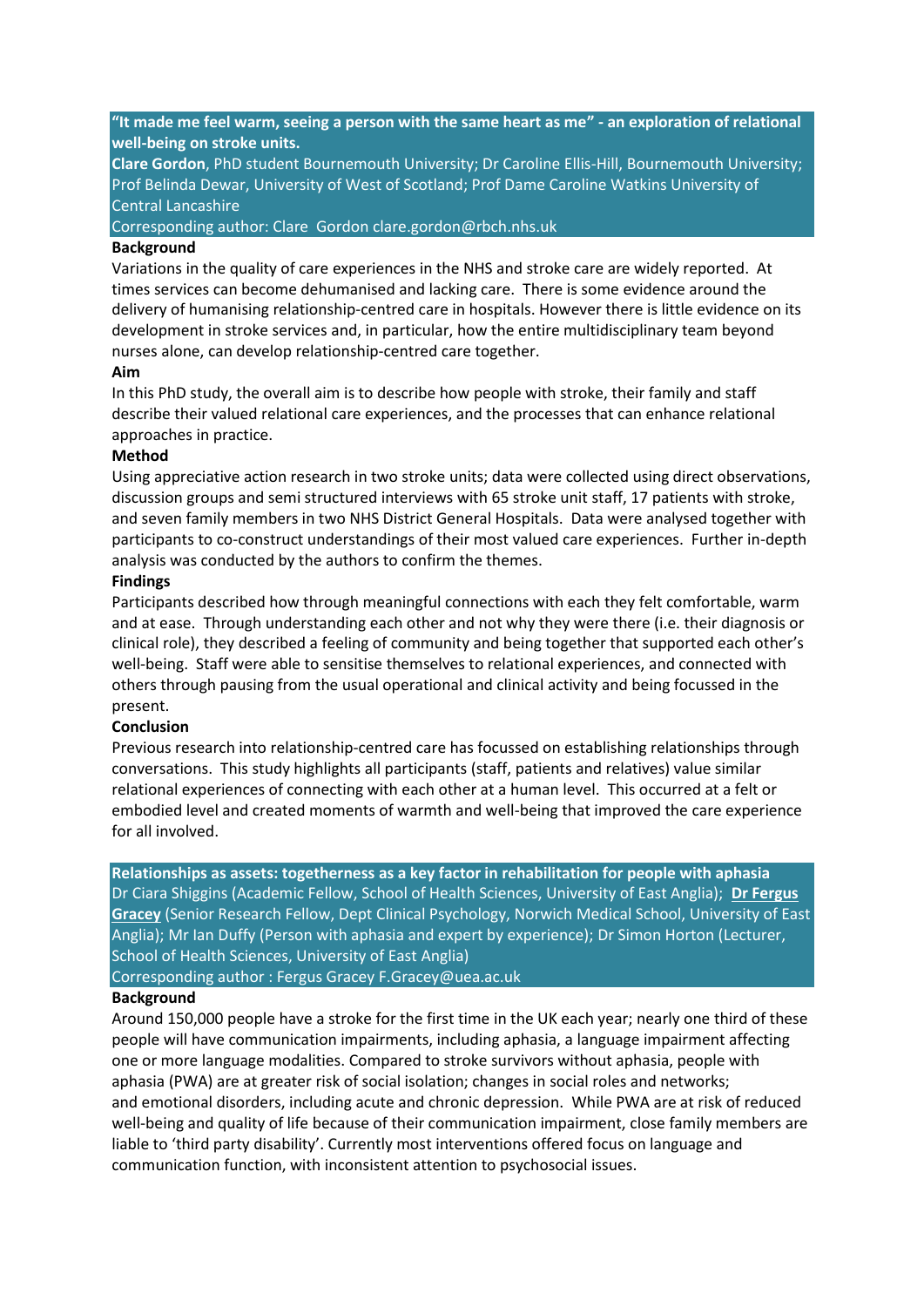**Aim**

In this paper we explore how an asset-based approach, based on the theory of salutogenesis, and incorporating the concept of togetherness through relationships between PWA and health care professionals, family members and peers may have the potential to promote and enhance wellbeing for PWA at all points on the stroke pathway.

**The Mechanism of Action of an Equine Assisted Intervention: A Pilot Study** 

**Prof Ann Hemingway,** Professor of Public Health and Wellbeing Bournemouth University, Dr Sid Carter Senior Lecturer - Learning Disabilities, Bournemouth University, Dr Emma Kavanagh, Senior Lecturer in Sports Psychology & Coaching Sciences, Bournemouth University Dr Andy Callaway, Senior Lecturer in Sports Management , Bournemouth University Shelley Ellis Lecturer in Performance Analysis, Bournemouth University

Corresponding author : Ann Hemmingway aheming@bournemouth.ac.uk

# **Background and statement of problem**

There is now an accumulation of evidence of the vital contribution that emotion makes to learning. Within this broad advance in understanding is a growing body of research emphasising the embodied nature of this emotion based learning.

# **Study Aim and Objectives**

This paper reports on a study of the mechanism of action of an equine assisted therapy based on natural horsemanship using hetero-phenomenology.

# **Study Design**

It was hypothesised that the established success of this intervention was due to emotion based learning, measurable by somatic psychophysiological changes. Three research methods were used to collect data, phenomenological data was collected through interviews, psycho physiological data was collected and video data was collected.

# **Study population**

Seven healthy participants undertook the equine intervention.

# **Data Collection Methods and Measures**

The first four participants had emotion-related psychophysiological changes (heart rate, breathing, heart rate variability, facial EMG, skin conductance) measured while they viewed their experience on video in the lab, and the final three experienced a development of the methodology as their responses were captured in real time on video while participating in the intervention. All participants were also interviewed while watching themselves completing the intervention on video to explore their emotional experience.

The sessions were analysed by five independent researchers who matched together the psycho physiological responses with what was happening in the video of the individual engaged in undertaking the intervention and their responses when interviewed while watching themselves on video. This was done in order to identify any emerging patterns of change in the psycho physiological responses in relation to the exact timing of what was happening on the video.

# **Duration of study**

Two stages, over two years.

# **Outcome/Results**

The results supported the hypothesis that the primary learning process in the intervention may be an embodied emotional response as consistent patterns of measurable change in skin conductivity responses were found at particular points in the intervention.

**'Walking in someone else's shoes': humanising dementia care through simulated learning. Dr Michelle Heward<sup>1,2</sup>, Dr Michele Board<sup>1,3</sup>, Ashley Spriggs<sup>1,3</sup>, Dina Blagden<sup>1</sup> and Prof Jane Murphy<sup>1,2</sup>**  $1$ Ageing and Dementia Research Centre, Bournemouth University.<sup>2</sup> Department Human Science and Public Health, Bournemouth University.<sup>3</sup> Department of Nursing and Clinical Science, Bournemouth University.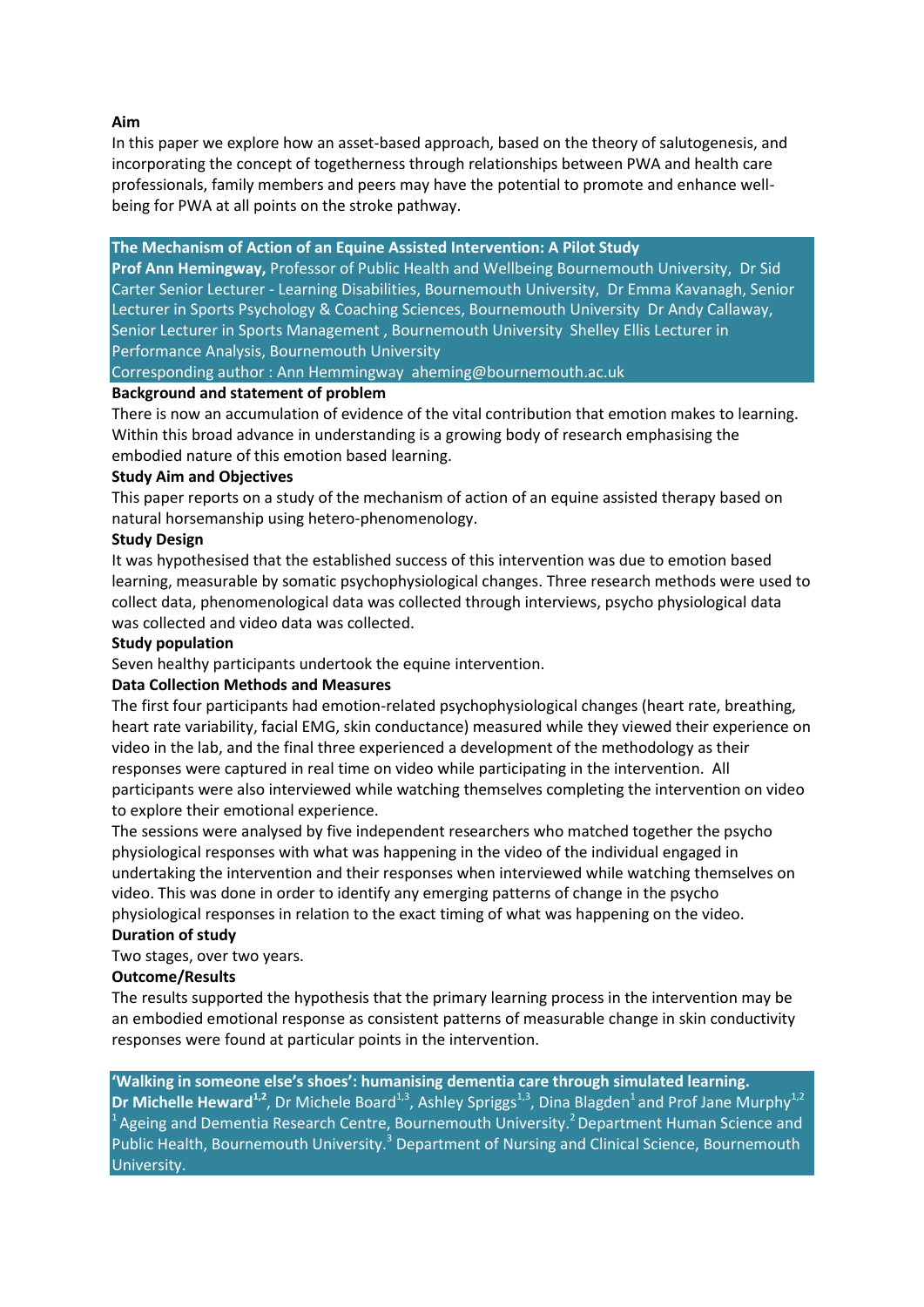#### Corresponding author: Dr Michelle Heward [mheward@bournemouth.ac.uk](mailto:mheward@bournemouth.ac.uk)

### **Background**

There is a lack of simulation-based dementia education programmes for acute care settings that support the development of interpersonal skills pertinent to good care, and few studies examining the impact of such programmes on practice over time. The Ageing and Dementia Research Centre (ADRC) were commissioned by Health Education England (HEE) to develop and evaluate the Dementia Education And Learning Through Simulation 2 (DEALTS 2) programme. DEALTS 2 is a national simulation-based education toolkit informed by the Humanisation Values Framework and based on an experiential learning approach, putting staff into the shoes of a person with dementia aiming to facilitate positive impacts on practice.

# **Aim**

This paper provides an overview of the iterative approach to developing the DEALTS 2 programme and preliminary data indicating the programme is positively impacting dementia care across England.

# **Methods**

We delivered DEALTS 2 across England through a Train the Trainer (TTT) model. Key stakeholders were asked to critically feedback during the development process. Evaluation data is being collected though questionnaires and telephone interviews (quantitative and qualitative) with trainers that attended TTT workshops (n=196) and, once implemented in individual Trusts, the staff that the trainers trained.

# **Findings**

Trainers thought simulations were: 'thought-provoking' and 'insightful'; provided a more holistic outlook on dementia care; enhanced the training and reflection on the underpinning theory. Potential barriers to roll out were: approval from line managers; course content heavy; time given for training. However telephone interviews with 18 trainers reveal most (n=17) are already using the materials in their training, with some already identifying the programme as positively impacting on the care of people with dementia in their own Trust.

#### **Conclusions**

Our findings demonstrate the value of using simulated learning as an approach to put staff into the shoes of a person with dementia, humanising care and supporting the wellbeing of both people with dementia and staff in acute care.

**Using graffiti to support identity and well-being in people with dementia. Dr Ben Hicks** Lecturer in Psychology Bournemouth University Corresponding author: Ben Hicks bhicks@bournemouth.ac.uk

#### **Aim**

This presentation reports on a series of graffiti workshops that were used as a creative psychosocial initiative to support identity and well-being in people with dementia.

#### **Activity**

The workshops took place at Bournemouth University and an Assisted living facility in Brighton. Participants were encouraged to develop their own 'tag' to express their sense of 'self' and use spray paints to portray their creative message.

# **Outcome**

The final art pieces were displayed around public locations as a means to challenge negative assumptions of dementia and graffiti as well as raise dementia awareness among the general population.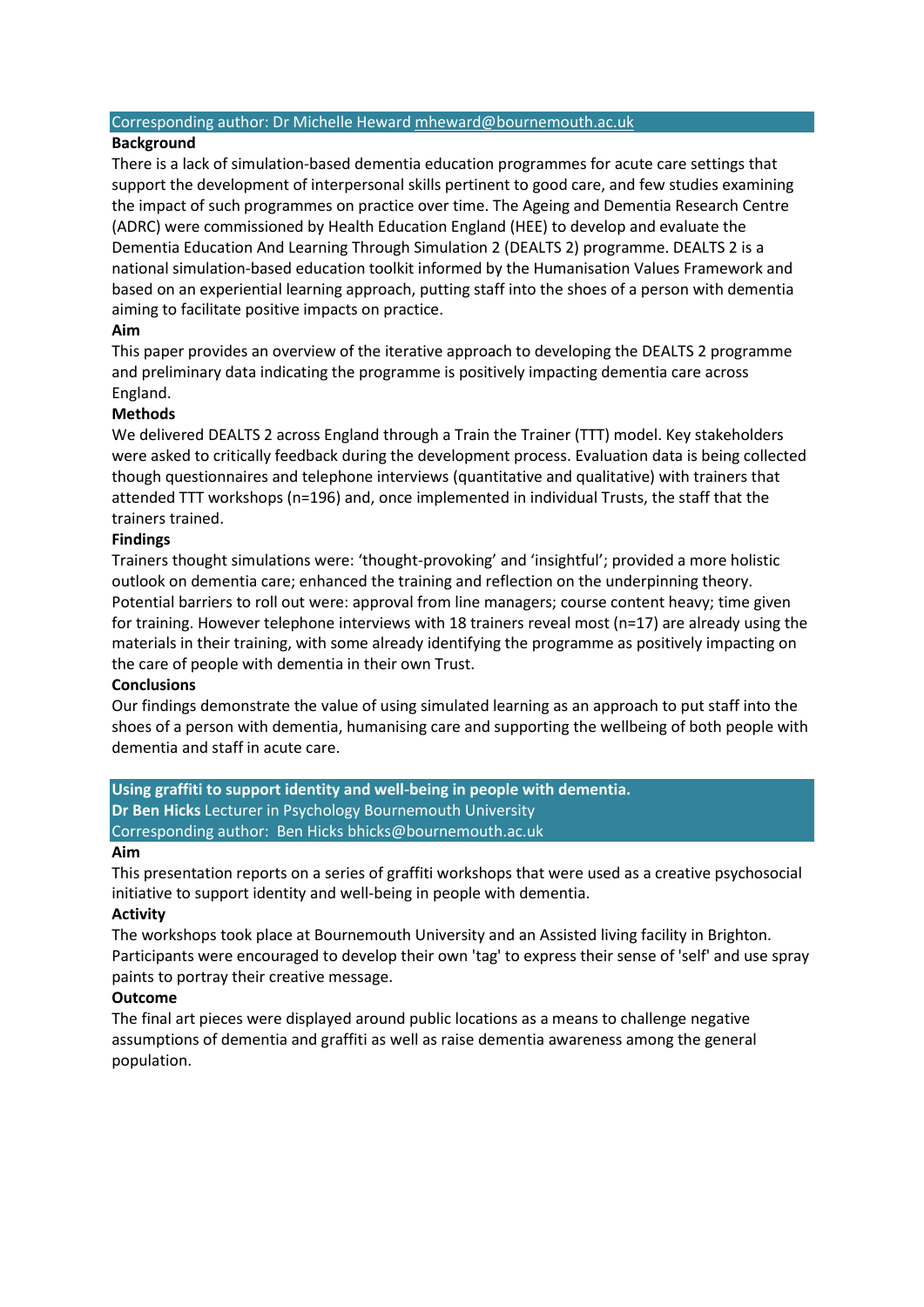**Humanising social work practice. Reflections on writing a book with service users and carers. A Guide to Statutory Social Work Interventions: The lived experience.** 

**Dr Mel Hughes,** Principal Academic in social work, Academic lead for the BU PIER (Public Involvement in Education and Research) partnership

Corresponding author: Mel Hughes mhughes@bournemouth.ac.uk

#### **Background**

The BU PIER partnership works with over 90 individual members (people with lived experience) and local, regional and national organisations to embed the lived experienced in health and social work education and research. Our members often explain that they enable students to learn and develop their practice in ways students can never get from a text book. Well…until now that is.

# **Aim**

Palgrave Macmillan have commissioned us to write a text book with service users and carers on statutory social work interventions such as being detained under the Mental Health Act, having a child removed to a place of safety or having a carers assessment. Each chapter is written by someone with that lived experience. They share their background, the context in which the intervention took place; what happened; what has happened since and what their message to social workers is. Formal content such as underpinning legislation, policies and research, have been added by a social worker or social work academic (or combined when contributors have both areas of expertise) along with the social worker's perspective. The book will enable students and practising social workers to learn from the expertise of people with lived experience and to use this to consider how the law is enacted in practice and the impact of this on people's lives. As one of the contributors says, however brief, when you become involved, you then form part of that person's history. In this presentation, I will reflect on the progress of writing the book with service users and carers and on the significant areas of learning for humanising social work practice.

# **Material Citizenship: Introducing citizenship practice in care homes through a material lens. Kellyn Lee**, Dr Ruth Bartlett, Dr Rebekah Luff, University of Southampton Corresponding author: Kellyn Lee @soton.ac.uk

#### **Background**

Questions such as what does citizenship look like in care homes and how is it practiced have not been fully addressed. In addition, whilst there is growing literature on the subject of citizenship regarding people living with a dementia, it remains under-theorised and lacks a material lens. I draw upon my doctoral work in care homes to argue that locating citizenship is the introduction of 'material citizenship'. I define material citizenship as 'the right to be included in decision making relating to belongings and opportunities to use functional objects'. The concept combines psychological and sociological concepts of everyday routines and rituals, and maintains and reconstructs a person's identities through the subjective and material worlds in which we live and perform through the use of functional objects. Material citizenship is highly relevant to people living with a dementia in care homes, where institutional policies and procedures are designed to meet care needs rather than promote rights and citizenship.

#### **Methods**

An ethnographic study consisting of 22 interviews, 96 hours of participant-observations and documentary sources. Participants included people with a dementia, care staff and family members. Data was analysed using a critical realism framework.

#### **Results**

Four main themes were found: (1) people with a dementia are rarely included in decision making relating to objects, (2) residents are largely viewed as passive recipients of care, resulting in limited opportunities to use functional objects, (3) objects are managed on a 'risk' basis, and (4) keeping people 'safe' can lead to a loss of identity and dehumanisation.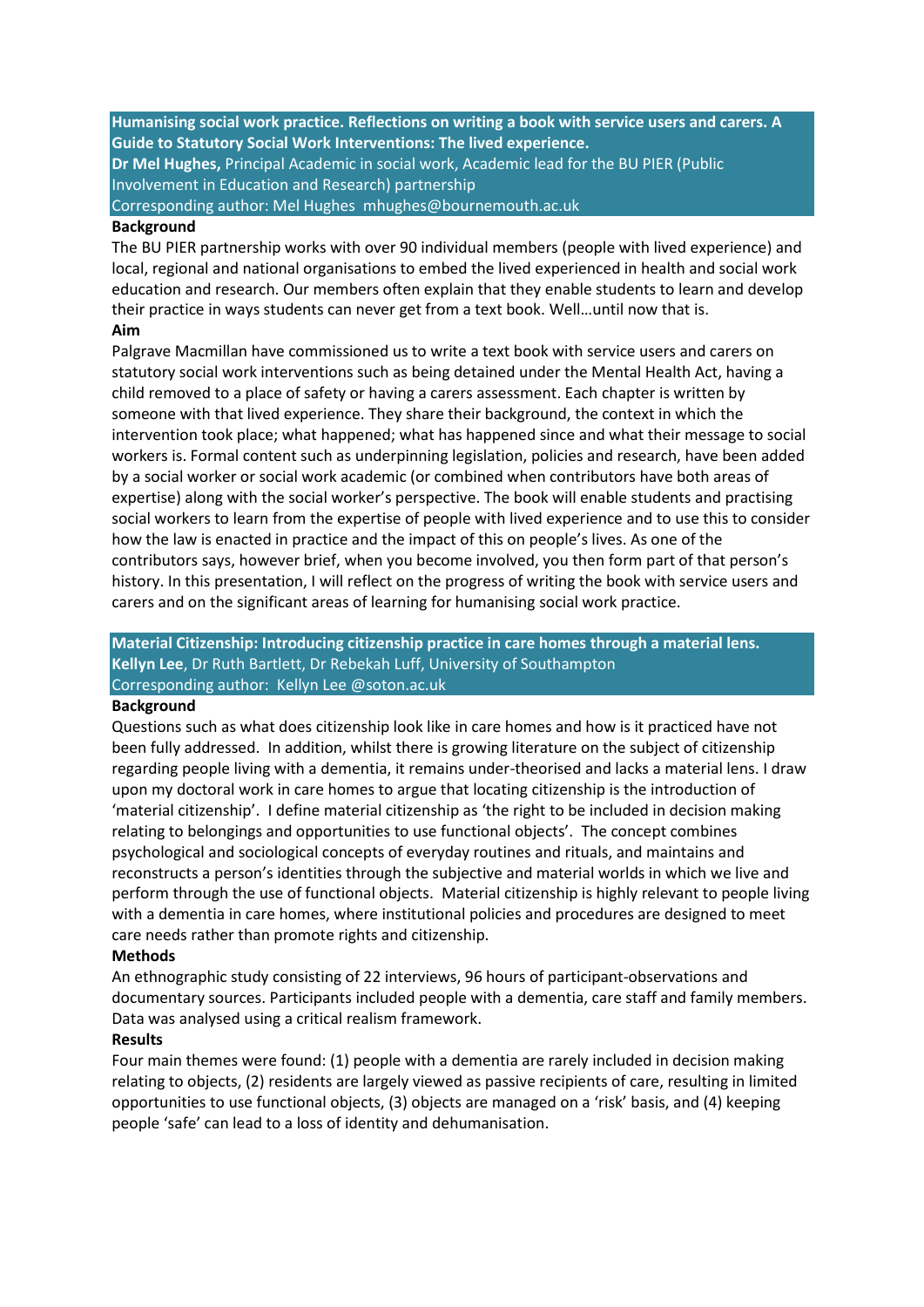#### **Conclusion**

Material citizenship can help locate citizenship, advancing dementia care. It gives opportunities to use functional objects, repositioning people as active participants in their own care. This not only helps maintain identity but also affords people with a dementia the same rights as everyone else.

#### **Humanisation theory in social work education**

**Dr Sally Lee**, Post-Doctoral Research Fellow, National Centre for Post-qualifying Social Work, Faculty of Health and Social Science, Bournemouth University Corresponding author: Sally Lee lees@bournemouth.ac.uk

### **Background**

Social work is sometimes portrayed, and experienced by practitioners and users, as a bureaucratic, legalistic, judgemental even oppressive profession (Lishman et al 2018). Yet social work values commit practitioners to work in precisely the opposite way: to advocate for the right to full inclusion, to challenge oppression and discrimination and promote the views of the individual and their networks of support in ways which recognise people in their full humanity (BASW 2012). Reconciling these opposites requires practitioners to have a deep understanding of their professional purpose informed by knowledge about what it is to be human.

# **Aim**

This presentation reflects on insights gained from working with social work students to explore humanisation theory as it applies to their own personal experience and the experience of users of social care services. Introducing humanisation into social work education enables students to engage with humanising and dehumanising theories and frameworks and use these to develop ways of working which adheres to social work values whilst acknowledging the lived experience of social work. Social work practice informed by humanisation, with its fundamental concern for human wellbeing, embodies the underpinning principle of the Care Act, 2014. The well-being principle requires practitioners to be prepared and able, to support people in identifying what impacts on their own well-being. This exploratory, collaborative, approach to well-being has the potential to uncover sensitive issues which present practitioners with opportunities to directly apply their interpersonal skills in ways which reinforce their own and others humanity.

# **Reference**.

British Association of Social Work. 2012. *Code of Ethics*. Available from:

https://www.basw.co.uk/codeofethics/

Lishman, J., Yuill, C., Brannan, J. and Gibson, A. (Eds) 2018. *Social Work: An Introduction.* London: Sage.

#### **Mosaics, ambiguity and quest: constructing stories of spirituality with people with expressive aphasia**

**Dr Sophie MacKenzie,** PhD Canterbury Christ Church University and University of Greenwich Corresponding author: Sophie MacKenzie [Sophie.mackenzie@canterbury.ac.uk](mailto:Sophie.mackenzie@canterbury.ac.uk)

#### **Background**

Despite the current emphasis on person centred, holistic care in health, the concept of spirituality has been discussed very little in the field of speech and language therapy (SLT). The nursing spirituality literature has proliferated in the last twenty years but, by contrast, very few SLT studies exist which mention the spiritual needs of patients with communication problems and how they express them.

Individuals experiencing severe, life-changing events, such as a stroke, may need to engage with and discuss their spiritual needs, in order to make sense of what has happened to them. The aim of this study was to discover what it is like to express spiritual issues when one has an acquired communication impairment (aphasia).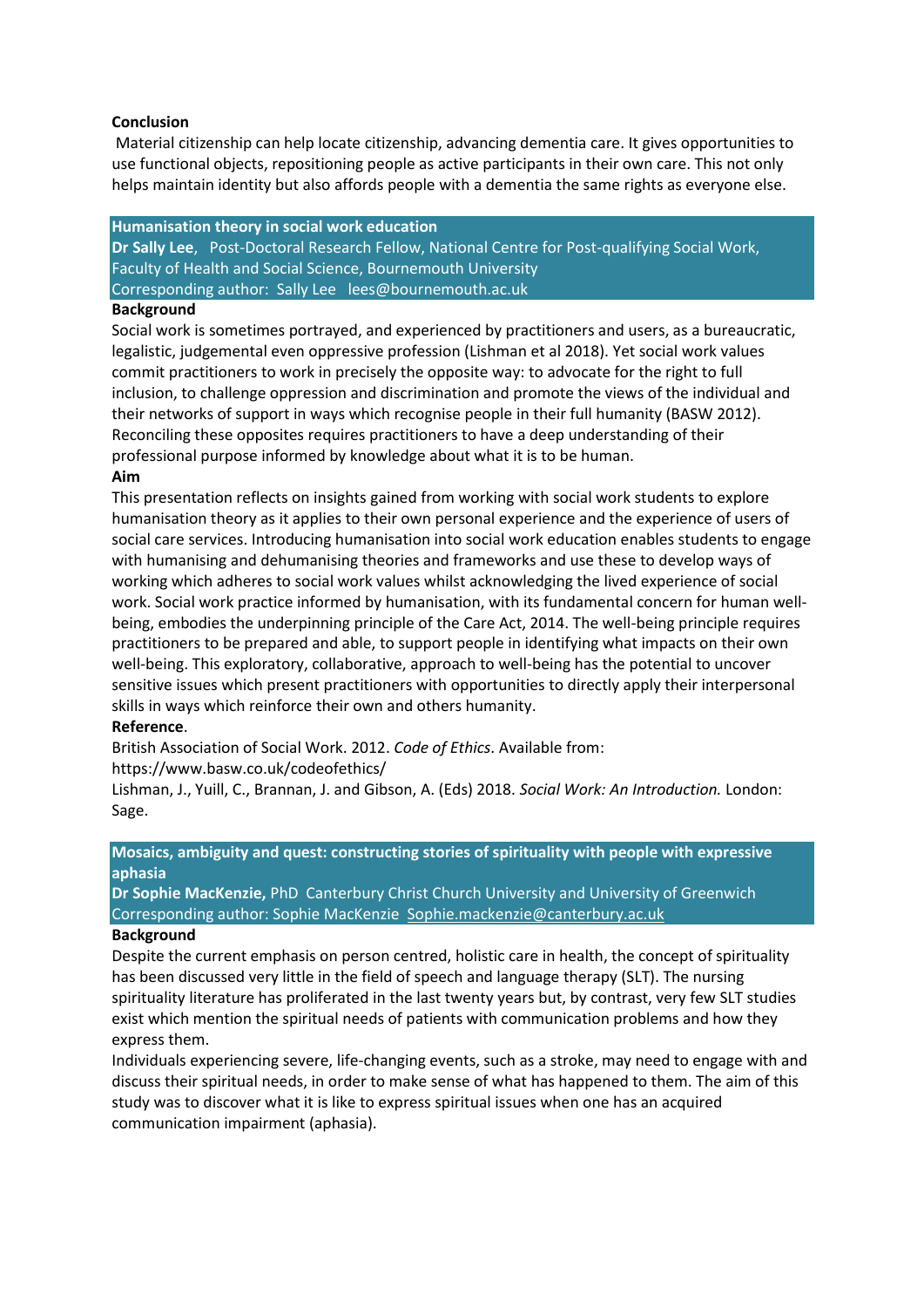# **Aim**

I used a hermeneutic phenomenological approach in order to interview eight people with aphasia about their spirituality. Participants with aphasia used a variety of strategies to express these ideas, which included employing non-verbal communication techniques, such as gesture, writing key words, intonation and artefacts.

### **Method**

Each interview resulted in a participant story. People with aphasia talked about religious themes, such as visions and prayer, but also non-religious life meaning-makers, such as gardening and art. The stories were then explored through the interpretive lens of some concepts propounded by Merleau-Ponty (2002), namely ambiguity, lived body, language and thought, and wonder. Frank's (2013) illness narratives (chaos, restitution and quest) were also considered in order to analyse the participants' stroke journey in relation to expressing spirituality.

# **Key points**

People with aphasia can and do discuss their spiritual concerns, particularly when they are entering a quest phase of their illness narrative. They employ many non-verbal mosaics in order to convey spiritual issues, and are helped by the listener employing a phenomenological attitude of openness and attentiveness

# **Conclusion**

Being able to express spiritual needs can enhance wellbeing, help foster therapeutic rapport, and enable people to engage more fully in the rehabilitation process.

# References

Frank, A.W. (2013) *The Wounded Storyteller: body, illness and ethics (second edition)*. Chicago: The University of Chicago Press

Merleau-Ponty, M. (2002) *Phenomenology of Perception.* Abingdon: Routledge Classics

**Exploring the lifeworld experiences, lifestyle changes, and well-being, of individuals with type 2 diabetes who consume alcohol**

**Christine Mantzouka**, Lecturer in Adult Nursing, Department of Health Sciences, The University of Corresponding author: Christine Mantzouka [c.mantzouka@hud.ac.uk](mailto:c.mantzouka@hud.ac.uk)

#### **Background**

Alcohol consumption can exacerbate type 2 diabetes (T2D) and affect the well-being of individuals. Individuals with T2D who consume alcohol require lifestyle changes that are not easy achievable. The impeding factors for lifestyle changes relate to the lack of supportive social networks and to the blaming culture towards individuals with T2D for the lack of control and poor management of the diabetes, for alcohol drinking, and for their unwillingness to change their lifestyles.

#### **Aim**

To understand the lived experiences of individuals with T2D who consume alcohol with regard to the existential challenges they face in changing their lifestyles, and in constructing meaning of their lifeworld as to achieve a sense of well-being.

#### **Design**

An interpretive phenomenological design was implemented as to acquire understandings of the lived experiences of individuals with T2D who consume alcohol with regard to lifestyle changes and to achieving a sense of well-being.

#### **Method**

A total of 12 in-depth interviews were conducted with individuals with T2D. Purposive sample was selected and the data was collected in North of England in UK's diabetes support groups. Data were analysed using thematic analysis framework.

#### **Findings**

A total of four themes emerged from the findings, namely; a) Collective determinants influence on lifestyle changes, b) Contextual and cultural framing of lifestyle changes, c) Embodiment of intersubjective interactions, and d) Being and well-being with T2D.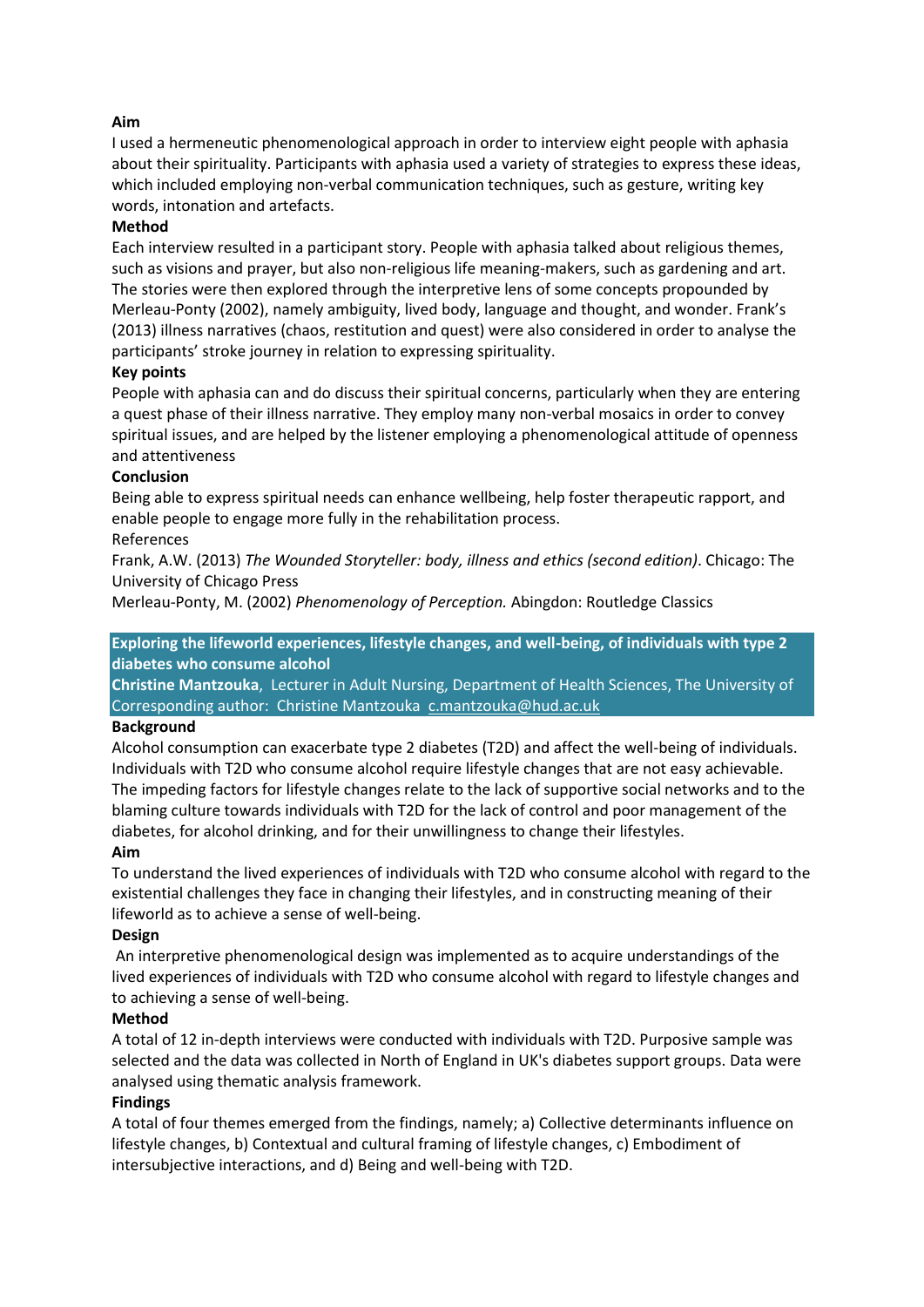#### **Conclusions**

Alcohol consumption for T2D individuals has symbolic signification, along with the unregulated and poor labelling of alcohol drinks, and the dominance of the medical model of care impedes the initiation and sustainment of lifestyle changes. Healthcare professionals can support the lifestyle change processes by respecting the personhood of T2D individuals, incorporating family members in the care processes and assist individuals with T2D to become attuned with the T2D situation and to commence plans for the future.

**Dignity and 'Other' - ethical and spiritual issues. Humanisation musings from the chaplaincy bedside.**

**Dr Jan Mojsa** UKCP Registered Psychotherapist & Supervisor, Buddhist Chaplain, Visiting Fellow, School of Health and Social Care, Bournemouth University Corresponding author: Jan Mojsa www.insightfulcompany.co.uk

#### **Aim**

Drawing partly on the work of Roshi Joan Halifax on 'edge states' together with reflections from the hospital bedside, I hope to draw thoughts that set humanisation principles within an ethical and spiritual context.

**What goes on? More than I could see and more than words can say: Reflections on my lived experience of being a participant observer of dancing sessions for people who experience Parkinson's.** 

**Dr Liz Norton,** PhD Senior Lecturer, Course Leader MSc Public Health, Faculty of Health & Social Sciences, Bournemouth University, UK

Corresponding author: Liz Norto[n lnorton@bournemouth.ac.uk](mailto:lnorton@bournemouth.ac.uk)

#### **Background**

I have been part of a team evaluating dancing sessions specifically designed for people who live with Parkinson's. I have been listening to the meanings and experiences of dancers and I have been joining in with their sessions as a participant observer. Through being actively involved in the group as a dancer I have realised that I have not just been seeing what occurs, I have been feeling it too. Through the role of participant observer I appear to have gained a bodily sensed understanding of what is going on. This bodily sensed understanding is a form of embodied knowing that I had not been expecting to experience. However on reflection I realise that this is knowing from the head and heart and that it has stemmed from more than I could see as a participant observer. My challenge now, is to adequately express my embodied understanding and to do so I draw on the notion that the lived experience is more than words can say (Todres and Galvin 2008).

#### **Aim**

During this presentation I hope to act as what Todres and Galvin (2008) have described as an 'evocative mediator'. I will be offering a free verse poem about my experiences of what goes on in Parkinson's Dance sessions and because the lived experience is more than words can say, I enrich the poem with the languages of music and visual imagery.

#### Reference

Todres, L., Galvin, K. T. 2008. Embodied interpretation: a novel way of evocatively re-presenting meanings in phenomenological research. *Qualitative Research*, 8 (5) 568-583.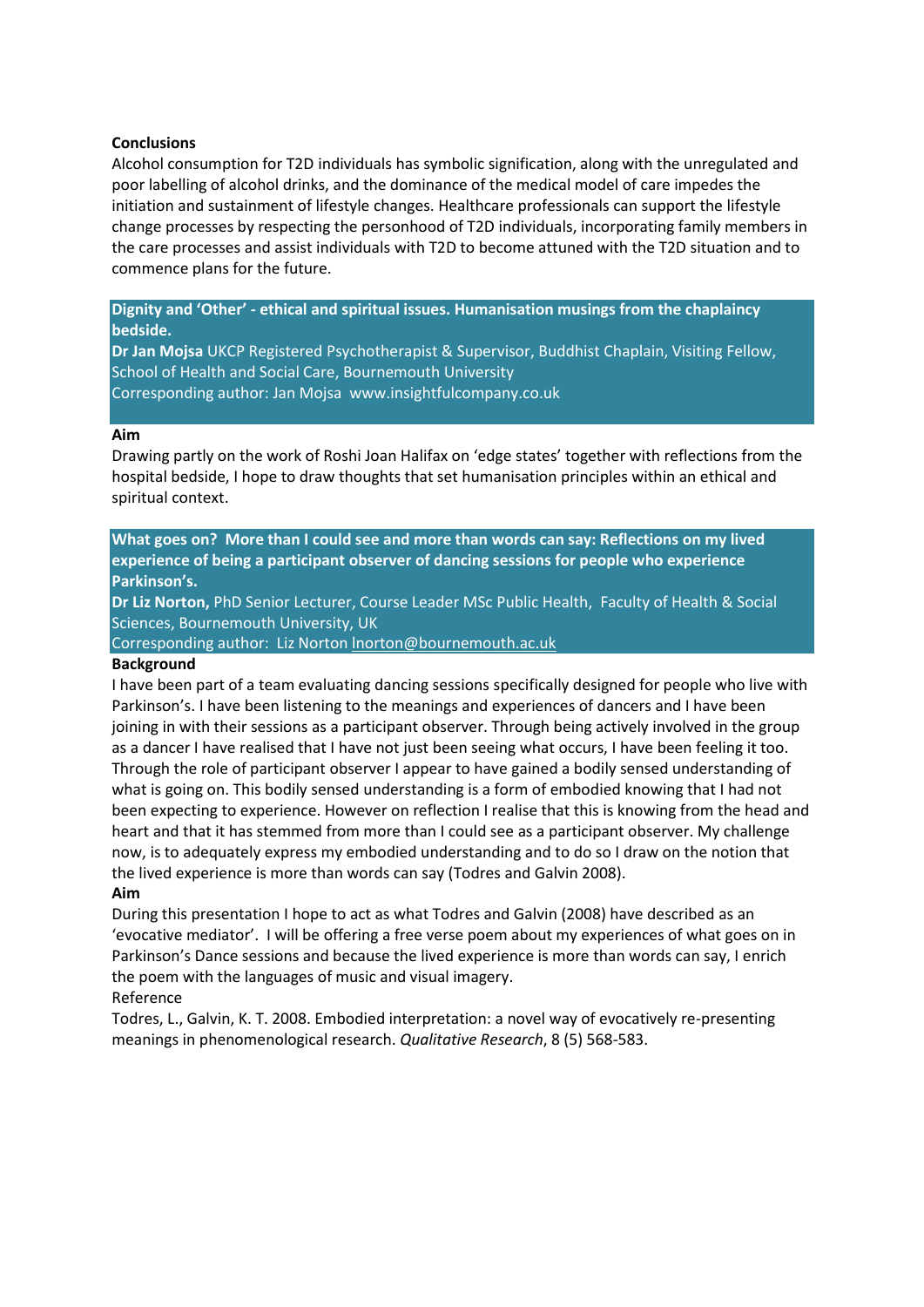**A mixed methods investigation into the impact of ICCI (Intentional Compassionate Communication Interventions) for older people in A&E**

**Marta Paglioni** <sup>1, 2</sup> Dr. Katherine Curtis Associate Professor <sup>1</sup> Dr. Jonny Branney, Senior Lecturer in Adult Nursing<sup>1</sup>, Janine Valentine, Consultant Nurse for Older People<sup>2</sup>

<sup>1</sup> Faculty of Health and Social Science, Bournemouth University

<sup>2</sup>Yeovil District Hospital,.

Corresponding author: Marta Paglioni mpaglioni@bournemouth.ac.uk

### **Background**

Growing awareness of the importance of compassionate care, particularly for older people, has driven the development of a specific Intentional Compassionate Communication Intervention (ICCI) within an A&E of a district hospital where proactive communication-focussed support is offered to older people.

# **Aim**

To explore the personal experience of older patients (65+) admitted via the A&E of a district hospital in relation to the delivery of ICCI and that of their relatives and the hospital staff caring for them, while investigating possible correlations with the incidence and detection of delirium.

# **Methods**

This is a mixed methods study.

The qualitative part will use a Phenomenological approach inspired by Gendlin's Experiential Phenomenology to explore lived, embodied experiences through in-depth semi-structured one-toone interviews with patients, relatives and staff, employing creative-expressive techniques where appropriate.

In the quantitative part, instances of delirium will be identified from patients' clinical records in order to identify possible correlations between ICCI and delirium symptoms.

# **Key points**

- The proportion of older people within the UK population is increasing and this in turn increases the number of older people accessing hospital emergency services, which can be a frightening experience.
- Fear and anxiety can act as a trigger for delirium, a common complication in older patients.
- There are very few studies that have explored compassionate communication within the specific setting of A&E and no published studies on a possible relationship between ICCI with older patients in this setting and the incidence of delirium symptoms.

#### **Conclusion**

This study will contribute new knowledge of how an ICCI can impact on the experience of older patients, their families and the hospital staff caring for them in A&E. It will also explore possible correlations between compassion and tangible, measurable complications like delirium and thus positively impact on older patients' hospital experience and recovery.

**The Worm and the Woodpecker: Our life experiences of developing a relationship centred approach in stroke care.**

**Julie Galbally,** Therapy Assistant and **Sarah Paterson**, Clinical Specialist Physiotherapist, Farley Stroke Unit, Salisbury NHS Foundation Trust

Corresponding author: Sarah Paterson: sarah.paterson@salisbury.nhs.uk

# **Background:**

In 2016 Farley Stroke Unit participated in a research trial from Bournemouth University investigating relationship focused care in stroke. We spent time looking at the relationships we built both with other staff, and with patients and their relatives and discovered the importance of building rapport and relationships that weren't purely professional but allowed connection on a more human level. Since the study has finished, we endeavour to maintain a culture of relationship centred care across the unit in Salisbury.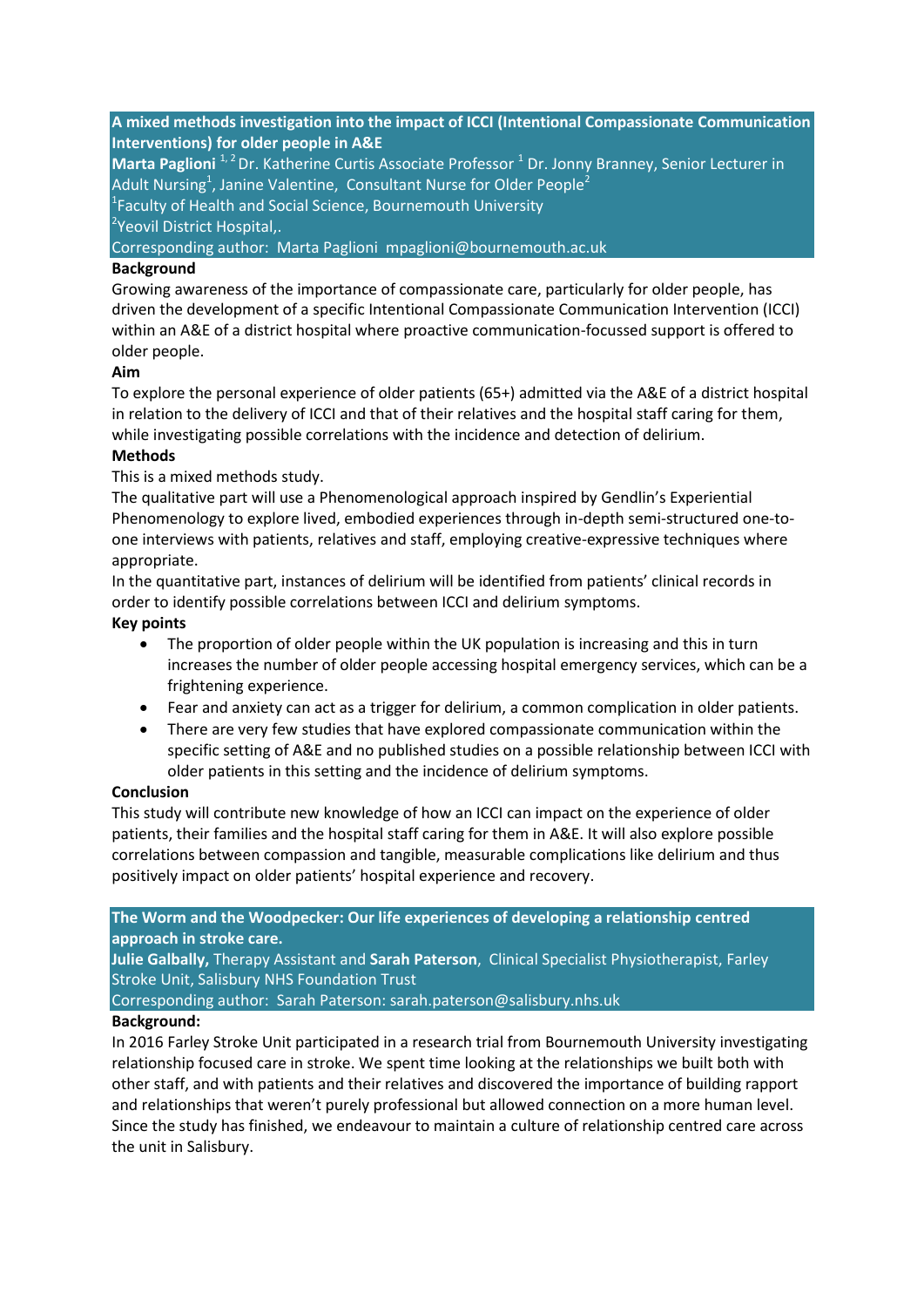# **Aim**

To describe our experiences of developing a relationship centred approach through highlighting stories and occurrences on the stroke unit that have exemplified this approach.

# **Method**

The study used appreciative enquiry to explore and discover the positive aspects of relationship focused care on the unit. Since the end of the formal study we have collected stories and examples of positive practice across the MDT to increase awareness of relationship focused care and instil it into stroke unit culture in day to day patient care.

# **Findings**

- 1. This is not "a thing" to do and should be part of who we are, not what we do.
- 2. Sometimes you have to be brave and take off your "professional hat"
- 3. This is something we do anyway, the reason we came into healthcare, highlighting awareness and bringing it to the forefront of people's minds makes this easier to maintain across the team.

# **Conclusion**

Relationship focused stroke care is hard to define but it is clear when it is done well. Highlighting good practice through different examples across the team has helped to improve awareness on the stroke unit and embed it into team culture.

**The process of adjustment from the place of loss and disconnection into rediscovery of sense of wellness following Acquired Brain Injury: A qualitative Study Alice Rose,** Dr Paul Fisher and Dr Fergus Gracey, Department of Clinical Psychology, Norwich

Medical School, University of East Anglia Corresponding author: Alice Rose Alice.Rose@uea.ac.uk

# **Aim**

The aim of this study was to gain insight into the experience of well-being post-acquired brain injury and explore the resources people draw on to help them achieve this, extending previous research into identity and well-being in this population.

# **Method**

Eleven individuals with ABI were interviewed about their experiences of well-being following-ABI, using semi-structured interviews. Interviews were analysed using Interpretative Phenomenological Analysis (IPA).

# **Findings**

Six main themes were identified which illuminated the experience of wellbeing in relation to internal and external resources. The themes were: (1) Having the right information and knowledge can empower you; (2) Being able to help others gives you a sense of pride and social-role; (3) Being valued and supported by others / freedom to find your own way; (4) Love the life you live but keep trying to make it better (5) Live in the moment: experience the world to its fullest; (6) Doing the thing(s) you love makes you feel alive: 'It means the world'.

# **Discussion**

This study offers valuable insight into the felt experience of well-being following ABI and the resources that contribute to these experiences. The findings are idiographic and at the same time resonate with broader theoretical models of well-being, with implications for practice. Being in the moment, and embodied experiencing of the world were the most powerful accounts of well-being described by the participants. The findings suggest a rationale for including approaches that foster in-the-moment or embodied knowing such as cultivation of mindfulness, or use of creativity or artsbased approaches within the care pathway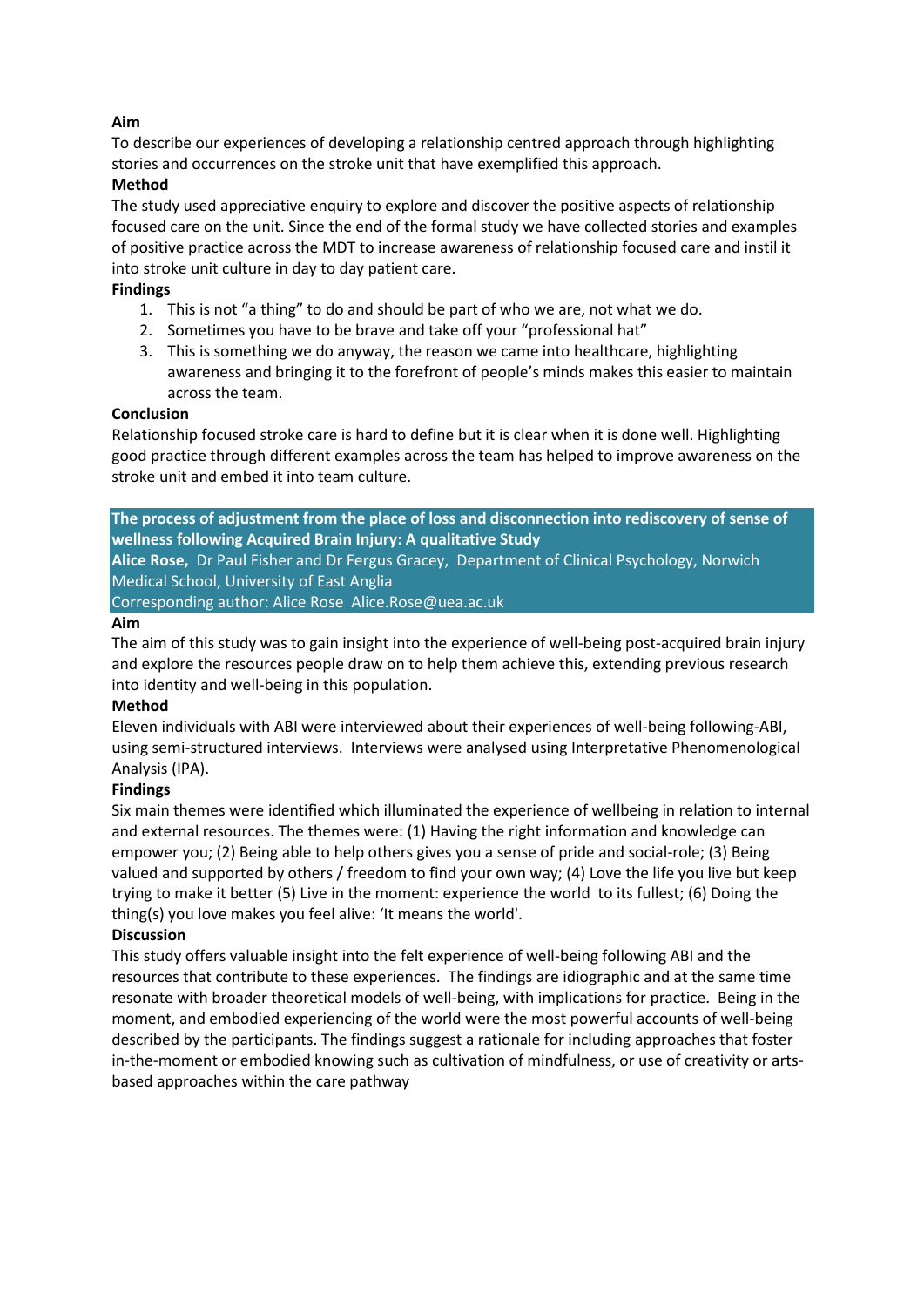**Elucidating perceptions of ageing through drawing Dr Curie Scott,** Senior Lecturer, Centre for Excellence in Learning, Bournemouth University Corresponding author [Cscott@bournemouth.ac.uk](mailto:Cscott@bournemouth.ac.uk)

#### **Background**

Drawing was historically valued as intellectual practice in the West, but now it becomes redundant in childhood when text-based literacy takes precedence with adults being anxious about their drawing skills. Drawing or mark-making was connected to ageing, a prevalent issue. Health professional students will care for increasing numbers of older people but there is evidence that they hold negative views of older people. As students themselves will age and become old, the new approach taken was the opportunity for students from different professional pathways and people over sixty to consider their own future ageing through drawing.

#### **Aim**

The aims were to create a Drawing Programme (DP) for exploring perceptions of ageing and to analyse participants' experiences.

#### **Method**

The DP fused a participatory drawing methodology with phenomenography. Fourteen participants met for four drawing workshops over one month. They utilised generative drawing, a style of exploratory drawing cultivated from both objective and subjective drawing, to think about their own ageing. Participants explained, discussed and reflected upon five drawings in total connected to ageing.

#### **Findings**

Participants moved from habituated to embodied and transformed thinking practices where ageing was no longer Othered but part of the Self's future. Phenomenographical analysis generated a collective account of five distinct experiences. These increased in complexity from representing ideas in pictograms (category 1) to surrendering to the drawing process (category 2) where they gained insights from various sources (category 3) enabling them to identify dominant narratives of drawing and ageing they had unthinkingly absorbed (category 4) which helped them construct new ways of being (category 5).

#### **Conclusion**

Drawing is an intellectual process which challenged Cartesian dualist notions of mind and body. Aspects of the DP have been used with students, general practitioners and can be further adapted for use in research and health education.

#### **Using a Humanisation approach to support a Constructivist adult learning model**

**Dr Deborah Slate**, Service Manager & Nicola Davidson, Dysphagia Training Education Lead Community Speech and Language Therapy (Adults), Dorset HealthCare University NHS Foundation **Trust** 

#### Corresponding author: Deborah Slate : [deborah.slate@dhuft.nhs.uk](mailto:deborah.slate@dhuft.nhs.uk)

# **Background**

The Dorset Speech and Language Therapy Service Dysphagia Training Team have incorporated the use of some humanising techniques in their Dysphagia Training Programme. The day-long training session uses a constructivist approach, facilitating students to make meaning from their learning by contextualising it within their own experience. The Dysphagia Training programme focusses on what a person with disordered eating and drinking may experience; the risks to their health and wellbeing; and how best to support someone with dysphagia in order to reduce those risks. **Aim**

Following a Humanisation in Healthcare workshop it was recognised that some of the concepts embodied in the Humanisation Framework could make a useful contribution to the Dysphagia Training programme and the team introduced a new activity right at the beginning of the day. Learners are now asked to choose from a selection of images that relate to eating and drinking, and discuss with each other what their chosen image means to them personally.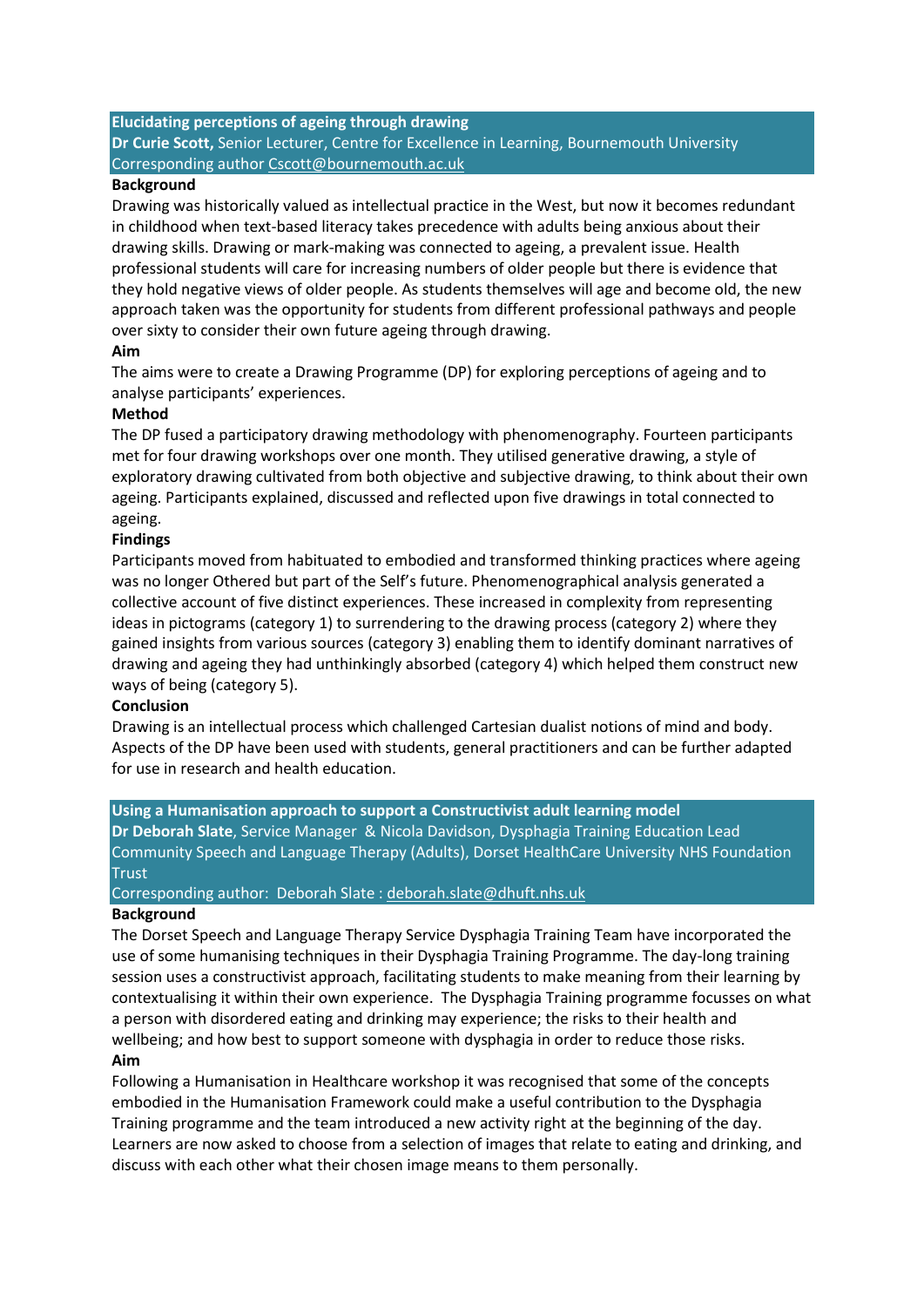#### **Outcome**

As a result of making this small change to the programme we have found that the learners make much quicker progress towards achieving an understanding of what makes good practice in assisting people with eating and drinking disorders. Encouraging learners to connect with their own relationships with food and drink has unlocked the potential for much richer discussions to take place and we have observed that the shared learning experience is enhanced.

**Academic Advisor (personal tutor) role modelling a humanising approach: how & why?** Karen Cooper, Lecturer in Adult Nursing<sup>1</sup>, Lucy Stainer, Senior Lecturer in Adult Nursing<sup>1</sup> Sharon Waight, Lecturer<sup>1</sup> Dr Sara White (ADSE)<sup>11</sup> Faculty of Healthy and Social Sciences, Bournemouth University, UK

Corresponding author: Lucy Stainer lstainer@bournemouth.ac.uk

#### **Background**

Bournemouth University (BU) has developed the complex role of Academic Advisor (AA) – also known as the personal tutor in other settings - with the expectation that, at the point of qualification student nurses are professional and compassionate. Therefore the AA role is vital to help students become resilient, employable and at the point of graduation ready to enter the Professional Register.

BU has a diverse range of students, and the AA uses a student centred and humanistic philosophic approach to support students in their academic, professional and personal development.

# **Aim**

Presenters will share their experiences and teaching strategies in developing the role of the AA and how these are pivotal to students learning and development. They will cover a range of pedagogical approaches which support the development of resilience and compassion and which are applicable to other students. The AA role includes reflection upon practice, small group recall days, 1:1 discussions, peer support and Year 3 Peer Assisted Learning to develop empowerment, self-esteem and management of self and well-being. Alongside this, giving students a sense of agency and recognising their uniqueness in their personal journey.

To guide them on this journey, the AA needs to be a credible role model, skilled facilitator, compassionate and have a humanised approach to the student's journey as they progress through the programme and continue with Life Long Education.

**Proposing a 'Biographical Echoes' approach to understand the idiographic nature of patient experiences and promote humanised health care practices.**

**Joanna Thurston**, PhD student, Dr Bernadette Waters and Dr Judith Chapman Faculty of Health and Social Sciences, Bournemouth University

Corresponding author: Joanna Thurston: jthurston@bournemouth.ac.uk

#### **Background**

Premenopausal osteoporosis is a poorly understood condition in which healthy, premenopausal women have very low bone mineral density. This makes them susceptible to potentially painful and debilitating low trauma fractures. Being diagnosed with a chronic condition at any age has been shown to have profound psychosocial implications for the individual. A diagnosis of osteoporosis for a premenopausal female is significant as the age of diagnosis contrasts markedly from the common cultural paradigm for the condition (the older post-menopausal woman), with its established health care pathway and support systems. There is a paucity of literature on the patient experience of osteoporosis and literature on the patient experience of premenopausal osteoporosis seems absent altogether.

#### **Aim**

The aim of this study was to explore the experience of living with osteoporosis, as a young active female.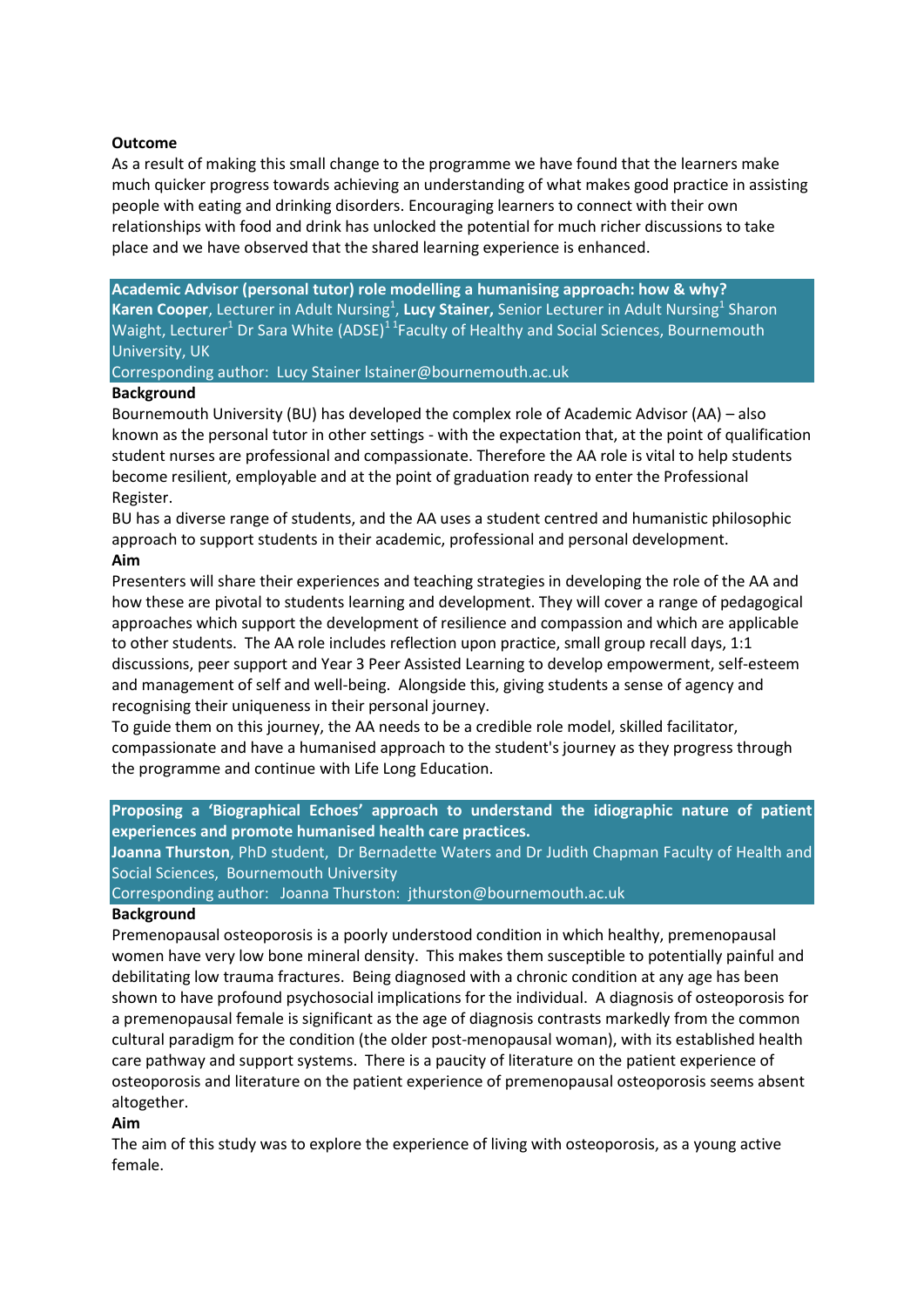#### **Method**

Autobiographical methodology was employed utilising a reflective topical autobiographical approach. Data included personal diary and blog entries over a two year period, from pre-diagnosis, to 21 months post diagnosis. The breadth and depth of the experience of living with premenopausal osteoporosis was captured through storytelling.

#### **Findings**

Seven reflective themes were produced from the illness experience data: Engagement with the medical profession; information seeking as an educated patient; managing invisibility and disclosure; social interaction; the impact on physical activity; a stranger in a biomedical land; and the emotional journey. Each theme highlighted the experience of living with premenopausal osteoporosis as being a disruptive and dehumanising one. Each element of the experience was impacted upon through the resonance of biographical and emotional echoes from biographical antecedents, such as life experiences, coping resources and personality.

#### **Conclusion**

If health care professionals adopt a 'Biographical Echoes' approach to their patient care, the ideographic nature of chronic illness experiences would be acknowledged, encouraging elements of humanisation in their approach to professional practice.

# Dr Sara White (ADSE) & Dr Desi Tait (PL Adult Nursing) Faculty of Health & Social Sciences, Bournemouth University, UK

Corresponding author: Sara Whit[e swhite@bournemouth.ac.uk](mailto:swhite@bournemouth.ac.uk)

#### **Background**

Critical illness can occur at any age, but it is more often associated with middle age and beyond, often exacerbated by multiple co-morbidities. Commonly patients experience the physical symptoms of illness and disability before acknowledging them fully on an emotional level; denial is an example. Likewise after a return to health, or learning to live with chronic conditions, patients still experience concerns and fears related to their critical illness. Sometimes the critical care unit is perceived as a place where fragile lives are vigilantly monitored, cared for and on the whole preserved. Understanding how critical illness impacts on, and what critical care means to patients and their families, can help nurses to provide individualised humanised care for these patients and their family. The authors used Todres and Galvin's Humanising dimensions and real life case studies to help leaders in Critical Care explore with their junior staff how to offer humanised care. Working with practice staff we wrote a Humanising book for Critical Care Nurses. A key focus of this is that the expert nurse explores care through the lens of the professional gaze (the professional practice of engaging in scanning, selective perception, recognition, diagnosis of and response to clinical deterioration) and the factors that affect clinical decision making in practice and we explore how s/he can do this at the same time as using the humanising dimensions.

#### **Aim**

This presentation will explore how using case studies together with the humanising framework helps nurses develop their professional gaze and offer complex holistic humanised patient-centred care.